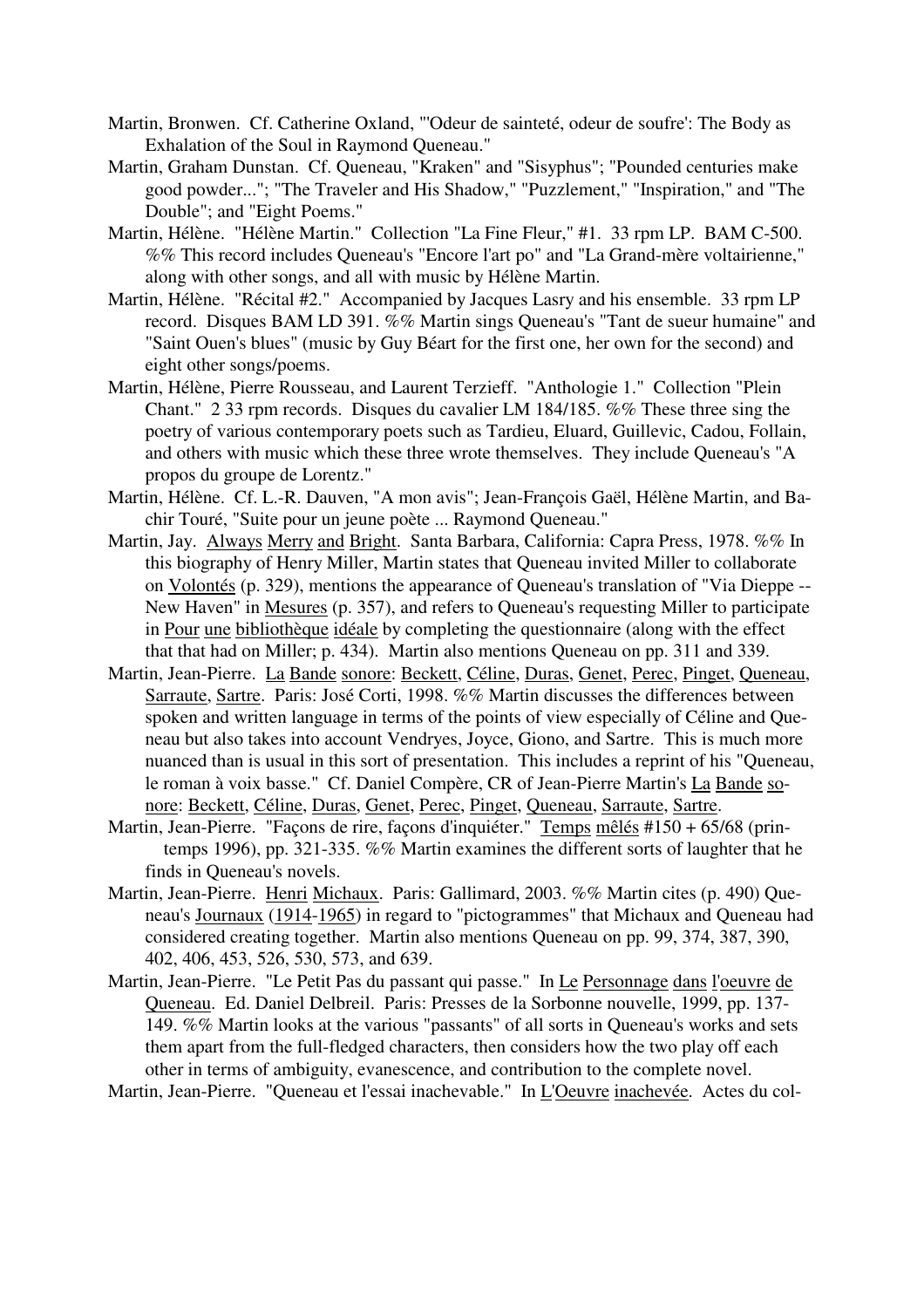loque international (11-12 décembre 1998, Université de Lyon III [Jean-Moulin]). Ed. Annie Rivara and Guy Lavorel. Lyon: Editions CEDIC, 1999, pp. 237-243. %% Martin considers Queneau's essays and what the whole form meant in the context of his intellectual history.

- Martin, Jean-Pierre. "Queneau et la mercière ou le rêve d'un langage innocent." Mémoire de maîtrise. 1978. %% Martin concentrates on the development of Queneau's use of language in his novels.
- Martin, Jean-Pierre. "Queneau, le roman à voix basse." Poétique (Paris), an. 24 #99 (septembre 1994), pp. 291-300. %% Martin does a most interesting job of discussing Queneau's "voice" in his novels and the reasons for this choice and these modalities. This was reprinted in his La Bande sonore: Beckett, Céline, Duras, Genet, Perec, Pinget, Queneau, Sarraute, Sartre.
- Martin, Jean-Pierre. "Raymond Queneau, sa vie, son oeuvre." Europe (Paris), an. 81 #888 (avril 2003), pp. 10-21. %% Martin reflects on the interplay of autobiography and literature in Queneau's Les Derniers Jours, employing all sorts of extra-textual references to illumine what Queneau was trying to achieve and what he was trying to avoid. Quite interesting.
- Martin, Jean-Pierre. "Le Spectacle est dans la salle." Amis de Valentin Brû #28-31 (juillet 2003), pp. 263-269. %% Martin traces Queneau's interest in film during his days as a youth in Le Havre.
- Martin, Jean-Pierre. Cf. Makiko Nakajima, "La Notion d'histoire chez Raymond Queneau à travers ses romans des années 1930."
- Martin, Jérôme. "Rêves et désirs romanesques dans Loin de Rueil de Raymond Queneau." Mémoire de maîtrise. Directeur Daniel Delbreil. Paris: Université de Paris III (Sorbonne nouvelle), 1989. %% In spite of the title, Martin offers a fairly standard analysis of this novel under the headings "le rêve," "la vie et le cinéma," "trouver le réel," "la quête," and "l'écriture romanesque." [This work is available at the Centre de recherches "L'Esprit nouveau en poésie"; Institut de littérature française; université de Paris III; 13, rue de Santeuil, 75005. It will be necessary to contact Professeur Daniel Delbreil beforehand in order to receive authorization.]
- Martin, John. "Ballets de Paris Offers a Novelty." New York Times (New York), vol. 100 #33884 (1 november 1950), p. 43. %% This concerns Queneau's "Croqueuse de diamants."
- Martin, John. "The Dance: Petit." New York Times (New York), vol. 100 #33888 (5 november 1950), section 2, p. 7. %% This concerns Queneau's "Croqueuse de diamants."
- Martin, Marcel. Interview avec Alain Resnais. Cinéma 64 (Paris), vol. 10 #94 (décembre 1964), pp. 73-80. %% This has a simple mention (p. 75) that Resnais admired Queneau a great deal.
- Martin, Marcel. "L'Ingénue libertine." Les Lettres françaises (Paris), an. \* #1390 (23 juin 1971), p. 15. %% Martin reviews Michel Boisrond's film treatment of On est toujours trop bon avec les femmes and finds it a complete waste of time.

Martin, Marcel. "Un Parfum de fleur bleue." Les Lettres françaises (Paris), an. \* #1167 (26 janvier 1967), p. 20. %% Martin's review of Jean Herman's film treatment of Le Dimanche de la vie is positive but has almost nothing to say about Queneau or his novel.

Martin, Marcel. "Zazie dans le métro." Cinéma 61 (Paris), vol. \* #52 (janvier 1961), pp. 117-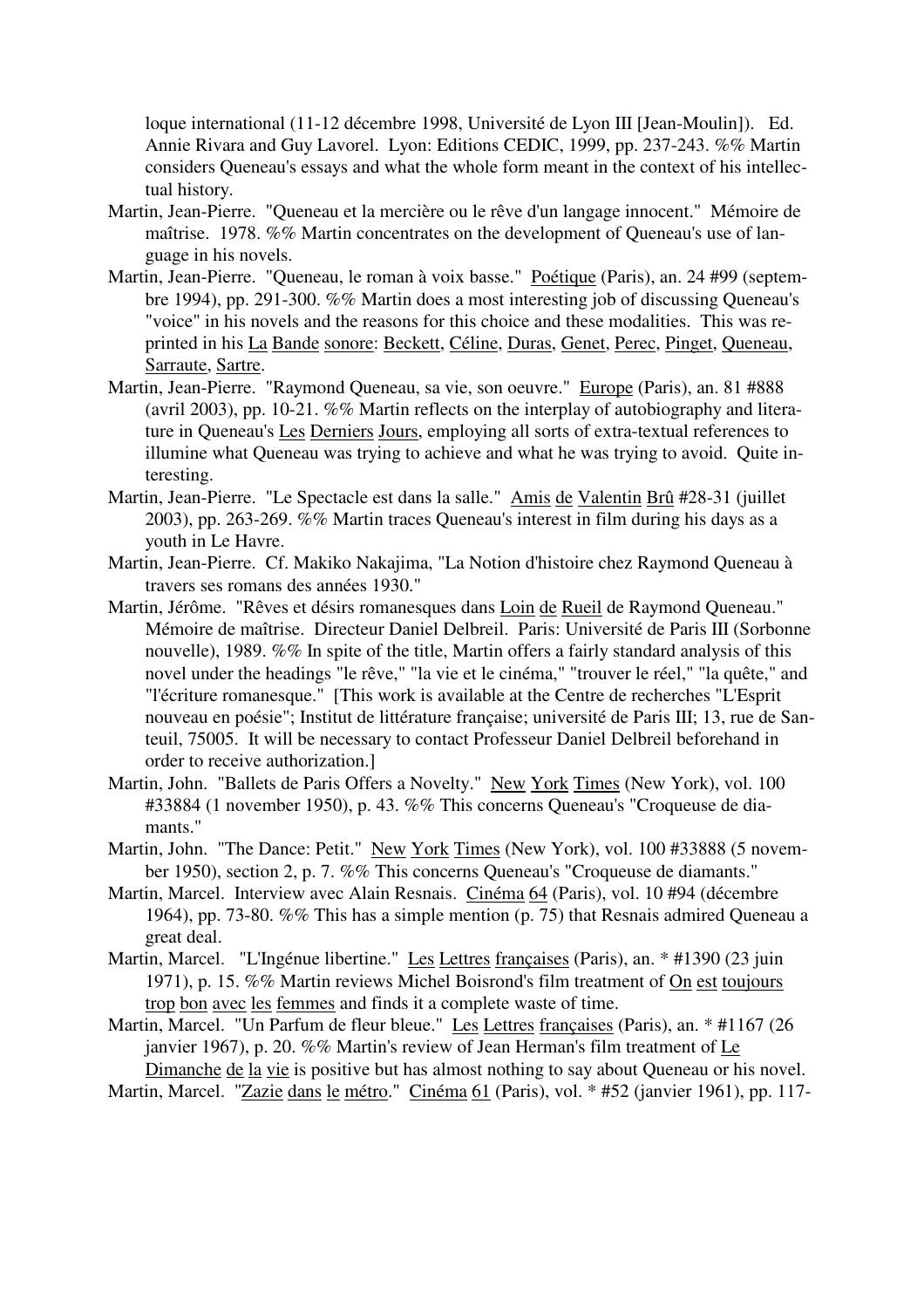118. %% Martin has written a relatively profound review of the film version of Zazie dans le métro.

- Martin, Marcel. "Zazie au Mexique." Cinéma 66 (Paris), vol. \* #102 (janvier 1966), pp. 112- 114. %% This is a review of Louis Malle's "Viva Maria," and Martin continually compares it (without much depth) to Malle's "Zazie dans le métro."
- Martin, Max. "Consécration du surréalisme." La Dépêche du Midi (Toulouse), an. # (29 juin 1951), p. %% Martin considers the progress which surrealism has made with the public and refers to Queneau's election to the Académie Goncourt as a measure of this success.
- Martin, Max. "Un Surréaliste." Juvénal (Paris), an. 19 #167 (29 juin 1951), p. 10. %% Martin gives just a rapid and popular sketch of Queneau's thought and style.

Martin-Chauffier, Louis. "Depuis hier avec le professeur Merleau-Ponty ... la philosophie exis-

tentialiste est autorisée au Collège de France." Paris-presse (Paris), an. \* #\* (17 janvier 1953), p. 5. %% Martin-Chauffier describes Merleau-Ponty's inaugural lecture at the Collège de France and names Queneau as among those present. Cf. A. B., "L'Existentialisme en bonnet carré"; B. D., "M. Merleau-Ponty a magistralement commencé son cours de philosophie"; Pierre Mazars, "Maurice Merleau-Ponty dans la chaire de Bergson."

Martin-Granel, Nicolas. "Le Grand Partage, ses petits, et la littérature. Questions autour de l'oralité en Mauritanie." Poétique (Paris), vol. 12 #88 (septembre 1991), pp. 357-379. %% Martin-Granel makes a curious reference (p. 379, note 48) to Queneau's comments in a preface to a Folio edition of Au-dessous du volcan, p. 7. There is no evidence that this exists.

Martinez, Guillermo. Cf. Alexandre Lous, "C.Q.F.D."

- Martinez, Odile. "L'Esotérisme de Raymond Queneau." Création littéraire et traditions ésotériques ( $XV^e$ - $XX^e$  siècles). Actes du colloque international, Pau 16-18 novembre 1989. Ed. James Dauphiné. Biarritz: J & D Editions, 1991, pp. 245-255. %% Martinez considers the esotericism of Queneau's novels.
- Martinez, Odile. "Des Exercices qui n'en sont pas?" Annali della facoltá di lettere e filosofia dell'Universitá degli Studi de Perugia, 3: "Studi linguistico-litterati" (Perugia), vol. 22 #\* (\* 1984-1985), pp. 113-132.  $\%$ % This study is difficult to summarize but not to evaluate: it is tremendous. Martinez commences by considering the differences between Queneau's original text of Les Exercices de style and the Umberto Eco translation into Italian and just what those differences suggest both about translation and about the original text. She continues her investigation into the nature of the Exercices and what it reveals about Queneau's philosophy and idea of history be relating his text to a number of his other works and to "other" things. Definitely worth trying to find this article.
- Martinez, Odile. "I Titoli di Raymond Queneau. Il Caso e la necessità." Micromégas (Roma), an. 16 #1-3 (gennaio-dicembre 1989), pp. 151-165. %% Martinez considers Queneau's titling in general and with special attention to Courir les rues, Fendre les flots, Battre la campagne, Pierrot mon ami, Les Fleurs bleues, Zazie dans le métro, Exercices de style, Odile, and Le Chiendent. Cf. Jean-Pierre Longre, "Entre Chiendent et Fleurs bleues, la culture du titre chez Raymond Queneau."
- Martini, Carlo. "Raymond Queneau: *Istante fatale*." Nuova Antologia (Firenze), vol. 489 fasc. 1954 (ottubre 1963), pp. 278-279. %% Martini's review of Franco Poli's Italian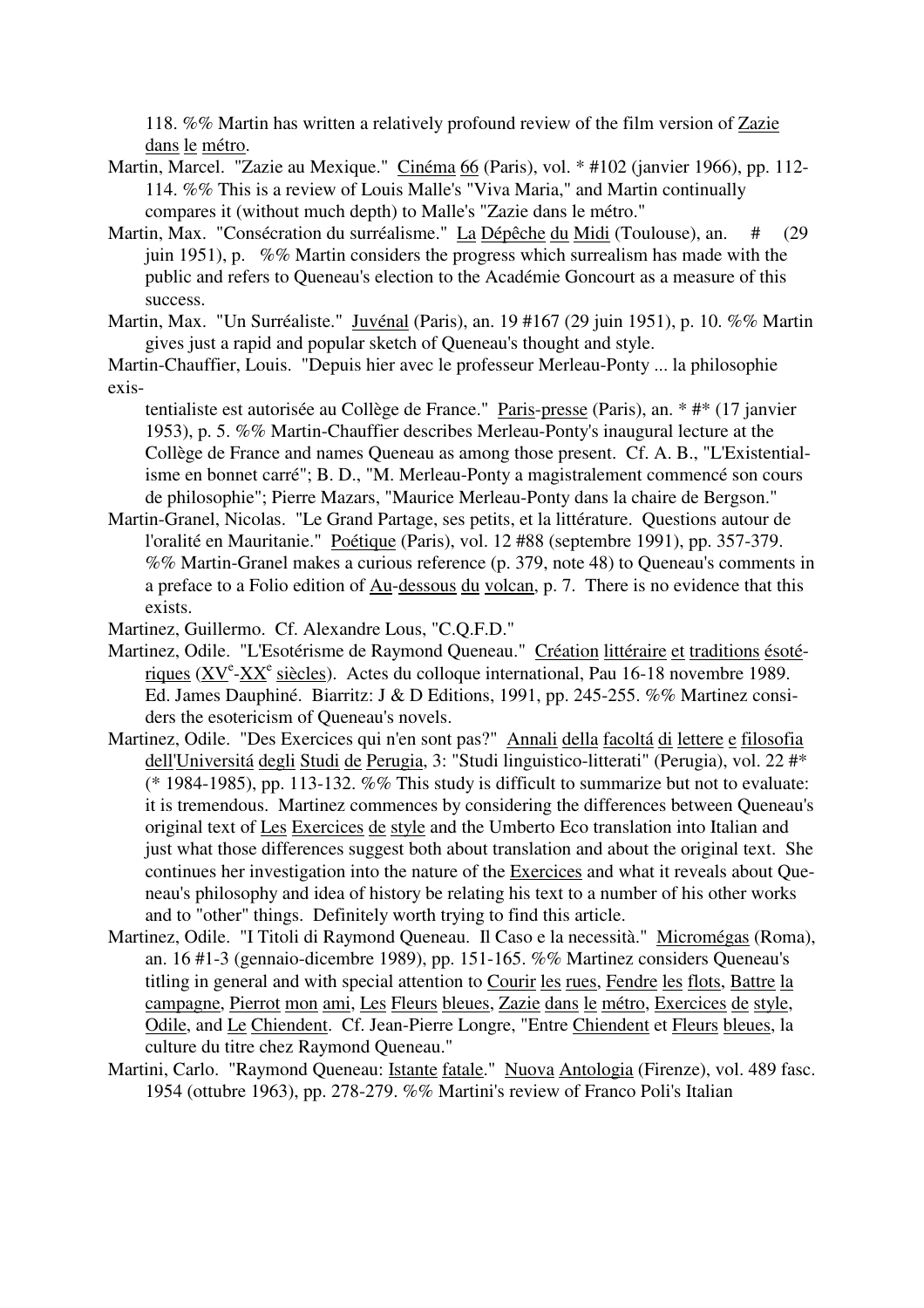translation is positive.

- de Martinoir, Francine. "Le Directeur de Critique se souvient." Quinzaine littéraire (Paris), vol. \* #373 (16 juin 1982), p. 18. %% This has several brief biographical mentions of Queneau in relation to Jean Piel, the "directeur" in question.
- de Martinoir, Francine. La Littérature occupée, les années de guerre (1939-1945). Collection "Brèves littérature." Paris: Hatier, 1995. %% De Martinoir reviews Queneau's life and works from his surrealist days to the end of the war (pp. 119-126). Cf. Bertrand Poirot-Delpech, "L'Honneur des poètes."
- Marx, Bill. CR of Barbara Wright's translation of The Last Days. Boston Review (Boston), vol. 16 #1 (february 1991), pp. 28-29. %% Marx's review of the 1990 Dalkey Archives edition shows more insight into this novel than some theses and dissertations do.
- Marx, Erich. Cf. Queneau, Preface to Bouvard et Pécuchet by Gustave Flaubert.
- Marzouki, Samir. Cf. Thouraya Ben Amor, "Poïétique du jeu de mots dans l'oeuvre roman esque de Raymond Queneau (Les Derniers Jours, Loin de Rueil, Saint-Glinglin, Les Fleurs bleues, et Le Vol d'Icare).
- Mas, Raoul. "Le Travail du style." Les Humanités (Paris), an. 22 #4 (= #211) (janvier 1950), pp. 111-112. %% Mas chose the opening lines of some of Queneau's "exercices" to exemplify certain stylistic faults for his students.
- Mascle, Clorinde. "La Petite Cosmogonie portative de Raymond Queneau: Une Epopée de la matière?" Mémoire de maîtrise. Directeur Daniel Delbreil. Paris: Université de Paris III (Sorbonne nouvelle), 2001. %% Mascle's three chapters concern "science, encyclopédisme et épistémophilie dans la Petite Cosmogonie portative," "la matière linguistique," and "le plaisir du texte." She seems to center more on the language than on the scientific areas, but this work is especially valuable for its appendices, which list many of the scientific and theoretical references in the Petite Cosmogonie portative. Cf. Marie-Noëlle Campana, "La Moisson de Paris 3 en 2001." [This work is available at the Centre de recherches "L'Esprit nouveau en poésie"; Institut de littérature française; université de Paris III; 13, rue de Santeuil, 75005. It will be necessary to contact Professeur Daniel Delbreil before-hand in order to receive authorization.]
- Mascoli, Alessandra. "Il Gioco dell'intraducible: I Fiori blu." Tesi di laurea in the Facoltà di lettere e filiosofia. Director Edoardo Esposito. Milano: Università degli studi di Milano, 2004. %% Mascoli compares Queneau's original text with Calvino's translation in many ways, including individual sentences and the various solutions which Calvino found to difficulties in the translation of names, neo-babelian, popular language, phonetic renderings, allusions to current events, archaisms, neologisms and multiple significations, proverbs, citations, alliterations, etc.

Mascolo, Dionys. Le Communisme. Paris: Gallimard, 1953. %% Mascolo discusses the signi-

ficance of surrealism as a revolt and what it contributed to art (pp. 230-235). He mentions Queneau by name as one of those who managed to grow beyond it.

Mascolo, Dionys. "Zazie ou la philosophie dans le métro." France observateur (Paris), vol. 10 #458 (12 février 1959), p. 24. %% Mascolo gives a very good and penetrating review of Zazie dans le métro. Cf. Anonymous, "Le Carnet"; Anonymous, "Plumes et paons"; Pierre David, "Raymond Queneau, ou l'intrusion des Pieds nickelés dans l'étude des moeurs"; John Lehmann, The Ample Proposition, pp. 144-145.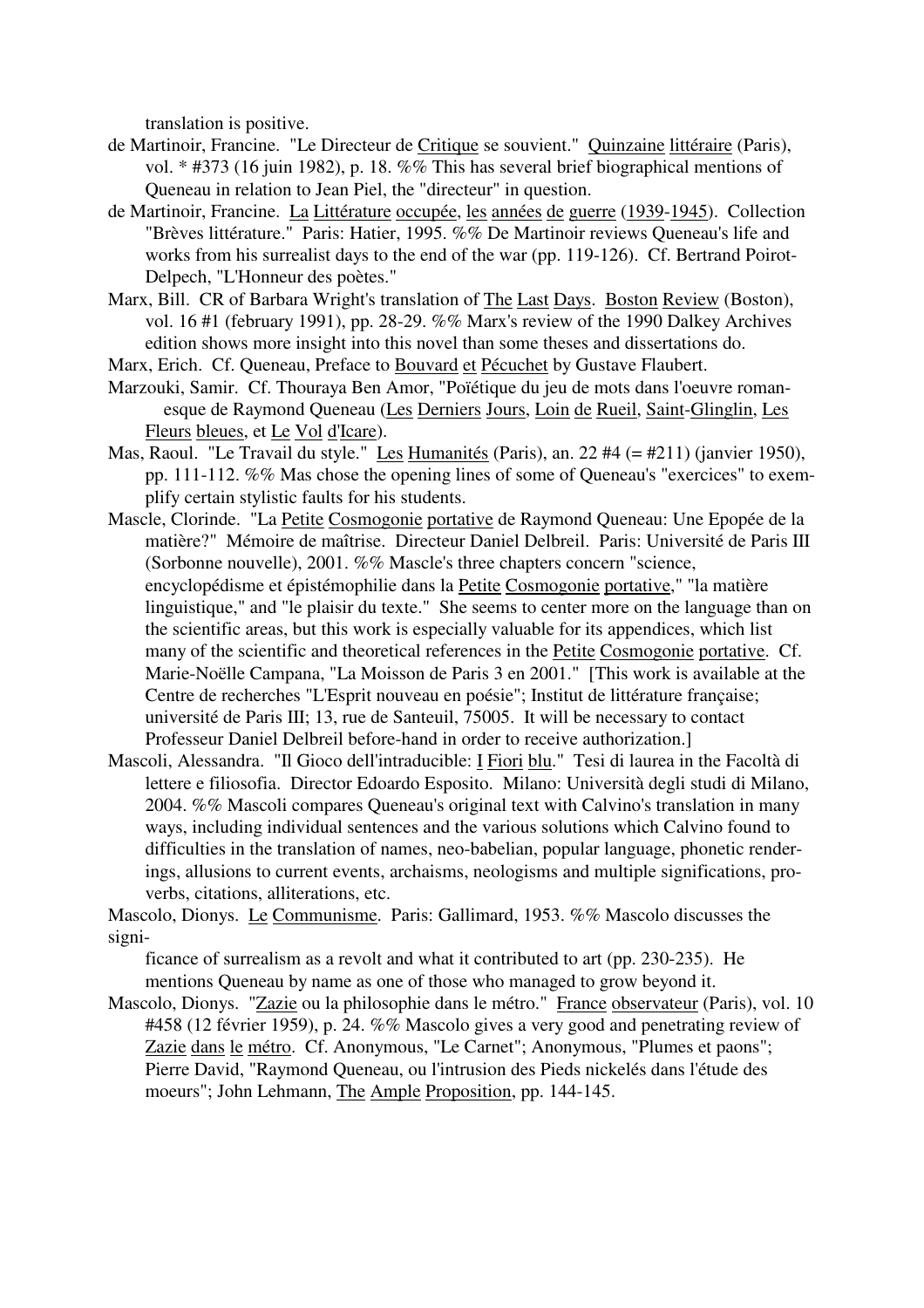Mascolo, Dionys. Cf. Laure Adler, Marguerite Duras; Astrid Bouygues and Daniel Delbreil, "Claude Simonnet face à l'homme Raymond Queneau," pp. 30-31 and 35.

Masliah, Leo. Cf. Abril Trigo, "Subtextos de insilio: La Escritura rizomática de Leo Masliah." Maspin, K. I. D. Cf. Antoine Denat, "Note sur le comique du mot."

- Masseron, Caroline. Cf. Paul Souffrin, "L'Argumentation dans Les Fleurs bleues de Raymond Queneau."
- Massin. "Exercices de typographie." Magazine littéraire (Paris), vol. \* #388 (juin 2000), pp. 59-61. %% Massin recounts how he and Jacques Carelman came to create the "illustrated" version of Queneau's Les Exercices de style. Rather interesting.
- Massin, Robert. Journal en désordre 1945-1995. Paris: Robert Laffont, 1996. %% Massin refers to Queneau about ten times, but most of these references are just incidents unrelated to any particular person, work, or event. The passage on Queneau's last days and his ill-ness (pp. 91-92), however, is quite interesting. Cf. Astrid Bouygues and Bertrand Tassou, "Souvenirs à la pelle."
- Massin, Robert. "Raymond Queneau: 1903-1976." In Zazie dans le métro. Presented by Pierre Marchand and Jean Olivier Héron. Collection "1000 Soleils." Paris: Gallimard, 1977, pp. 170-185. %% This is a photobiography with quotations from various Queneau works.
- Massin, Robert. "Rue Séb..." Cahiers Raymond Queneau #6 (septembre 1987), pp. 61-63. %% This is a general reflection on Massin's meetings with Queneau "chez Gallimard."
- Massin, Robert. Cf. Claude Bonnefoy, "Exercices de style avec Queneau"; Michel Braudeau, "Massin, l'oeil de la lettre"; Armelle Cressard, "Massin ou l'amour de la lettre"; Germano Facetti, "Massin"; Véronique Le Poittevin, "Les Dessins à dessein: Raymond Queneau et ses illustrateurs"; Queneau, Cent Mille Milliards de poèmes, Les Derniers Jours, Le Dimanche de la vie, Exercices de style, "Exercices de style possibles," Loin de Rueil, Pierrot mon ami, Preface to Exercices de style, Preface to La Lettre et l'image by Robert Massin, and Zazie dans le métro; Queneau and André Blavier, Lettres croisées 1949- 1976, p. 331; Claude Rameil, "Raymond Queneau au Collège"; Tristan Renaud, "Exercices de style: Un Travail de romain"; Ségolène Samson-Le Men, "Quant au livre illustré..."; Laetitia Wolff, "Massin in Continuo: A Dictionary: Interview with Robert Massin."
- Masson. Cf. Marie-Chantal Oules, "Le Jeu du langage dans les romans de Raymond Queneau";

Pierre Vilar, "Queneau et Leiris, sous x."

Masson, André. Correspondance 1916-1942. Ed. Françoise Levaillant. Paris: La Manufacture, 1990. %% Masson mentions Queneau but without writing to him. There is a great deal of Michel Leiris and Georges Bataille in these letters, however, and a note (p. 479) speaks of Queneau's participating in meetings of a "Collège d'études socratiques" during the war (cf. Aliette Armel, Michel Leiris). Otherwise, Queneau's name just appears on pp. 23, 136, 137, 243, 244, 249, 254, 261, 264, 288, 341, 484, 505, and 528.

Masson, André. Cf. Jean Piel, La Rencontre et la différence.

Masson, Georges-Armand. "Les Temps emmêlés." La France au combat (Paris), an. 7 #159 (10 avril 1947), p. 6. %% This is an imaginary interview between Queneau and Gaston Gallimard in a phonetic style supposedly that of Queneau.

Masson, Georges-Armand. "Les Temps emmêlés." In his A la façon de... Paris: Ducray,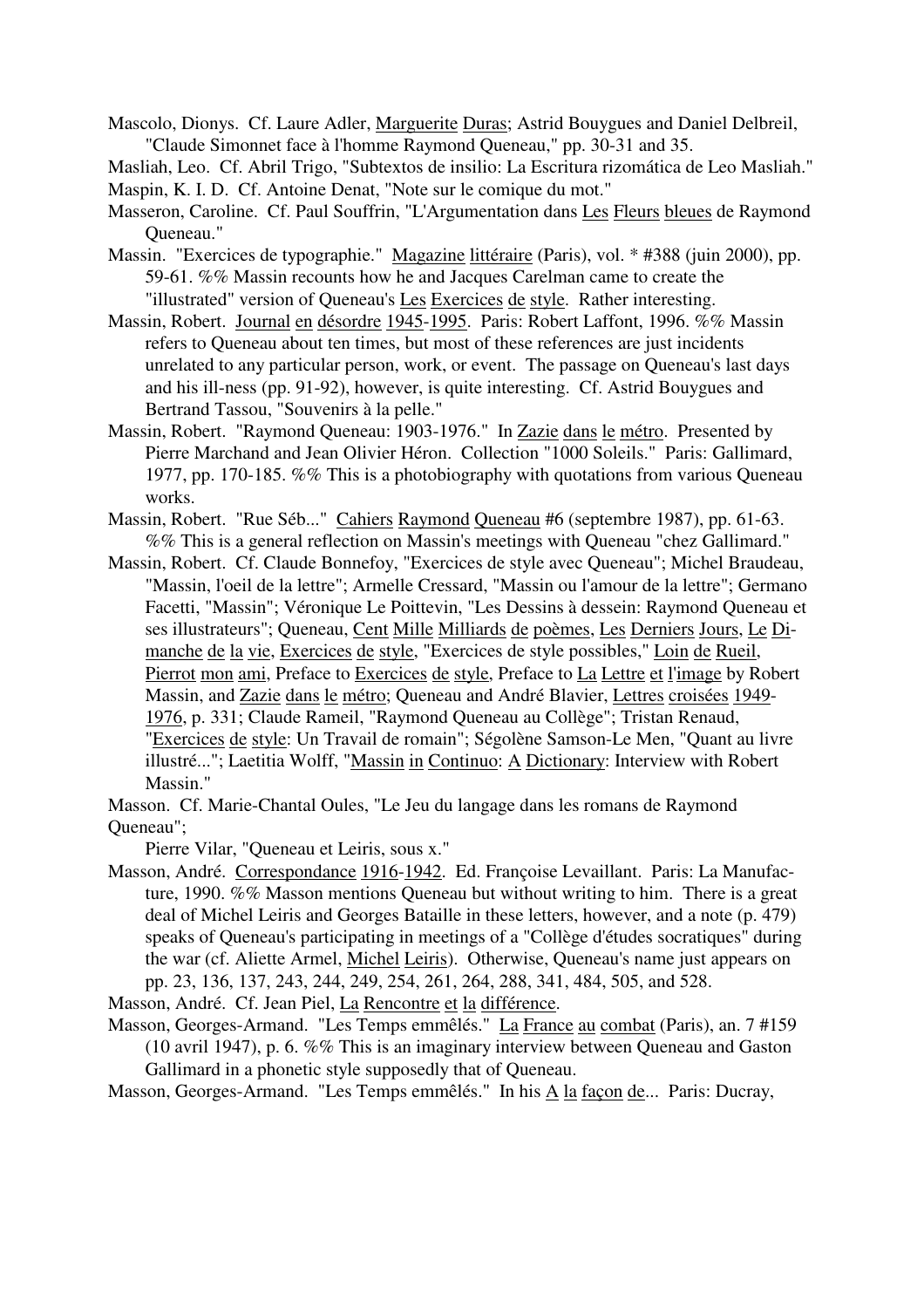1949, pp. 101-103. %% This is the same as his original article. Cf. the list of reviews in Temps mêlés #150 + 13/14 (août-novembre 1981), p. 6. Cf. also Robert Coiplet, "A la façon de..."; Edmond Humeau, CR of Georges-Armand Masson's A la façon de...; Henry Muller, "Paul Reboux, pasticheur honoraire patronne Georges-Armand Masson pasticheur en activité"; Jean-Michel Pochet, "Queneau, un spectacle?"

Masson, Pierre. Cf. Pierre Lachasse, "Une Histoire modèle: Queneau lecteur de Gide."

- de Massot, Pierre. "L'Instant fatal." Les Nouvelles littéraires (Paris), an. \* #1164 (22 décembre 1949), p. 3. %% De Massot concentrates more on Queneau as a poet in general than on L'Instant fatal in this brief review.
- Masters, Roger D. "On 'Avineri's Marx: An Exchange'." Political Theory (Beverly Hills, California), vol.5 #2 (may 1977), pp. 257-260. %% Masters cites the "Tu causes" from Zazie dans le métro on p. 259.
- Matanga, G. Dominique. "Un Conte endiablé." La Semaine africaine (Brazzaville, Congo), an.
	- 30 #1426 (12 février 1981), pp. 10-11. %% Matanga has written a short story using the same sort of structure as Queneau's "Un Conte à votre facon."
- Mathews, Harry. "Anniversary." Amis de Valentin Brû #13-14 (novembre 1980), pp. 20-21. %% Mathews has written a poem (in English), with the first letter of each verse going to spell out the words of the poem's first stanza. Otherwise, the poem is primarily a sort of birthday greeting.
- Mathews, Harry. "Charity Begins at Home." Review of Contemporary Fiction (Elmwood Park, Illinois), vol. 17 #3 (september 1997), pp. 36-45. %% Mathews' look at Loin de Rueil involves recurrence/circularity, lice, and especially the dualism between the material and the fantastic.
- Mathews, Harry. "Courier d'un lecteur oulipien." Magazine littéraire (Paris), vol. \* #250 (février 1988), p. 13. %% Mathews, as a good oulipian, responds to a typographical error introducing one of his texts (Magazine littéraire, septembre 1987, p. 95) by creating a new literary / linguistic metamorphosis, the "pumectation."
- Mathews, Harry. "Ecrits français." In La Bibliothèque oulipienne. Ed. Jacques Roubaud. Vol. 3. Paris: Seghers, 1990, pp. 337-368. %% Mathews collects here all his Oulipo works written in French except the "Savoir des rois."
- Mathews, Harry. "Liminal Poem." In Oulipo: A Primer of Potential Literature. Ed. and trans. Warren F. Motte. Lincoln: University of Nebraska Press, 1986, p. 25. %% Mathews has written an oulipian tribute-poem to Martin Gardner, "signed" by the members of the Oulipo. The original is in Oulipo, Atlas de littérature potentielle.
- Mathews, Harry. "Mathews's Algorithm." In Oulipo: A Primer of Potential Literature. Ed. and trans. Warren F. Motte. Lincoln: University of Nebraska Press, 1986, pp. 126-139. %% This describes a very oulipian manner of generating new literary sequences. There is a text entitled "L'Algorithme de Mathews" in Oulipo, Atlas de littérature potentielle, pp. 91-107, however Mathews furnished this English version specifically for this volume.
- Mathews, Harry. "El Poema de una sola letra: Explicación de texto." In Sobre literatura potencial. Actos del encuentro sobre literatura potencial, Vitoria, del 2 al 6 de diciembre de 1985. Ed. Antonio Altarriba. Vitoria: Universidad del país vasco, 1987, pp. 117-118. %% Mathews discusses this sort of poem rather than giving a number of examples.
- Mathews, Harry. "Alla ricerca dell'Oulipo." In Attenzione al potenziale. Il Gioco della lettu-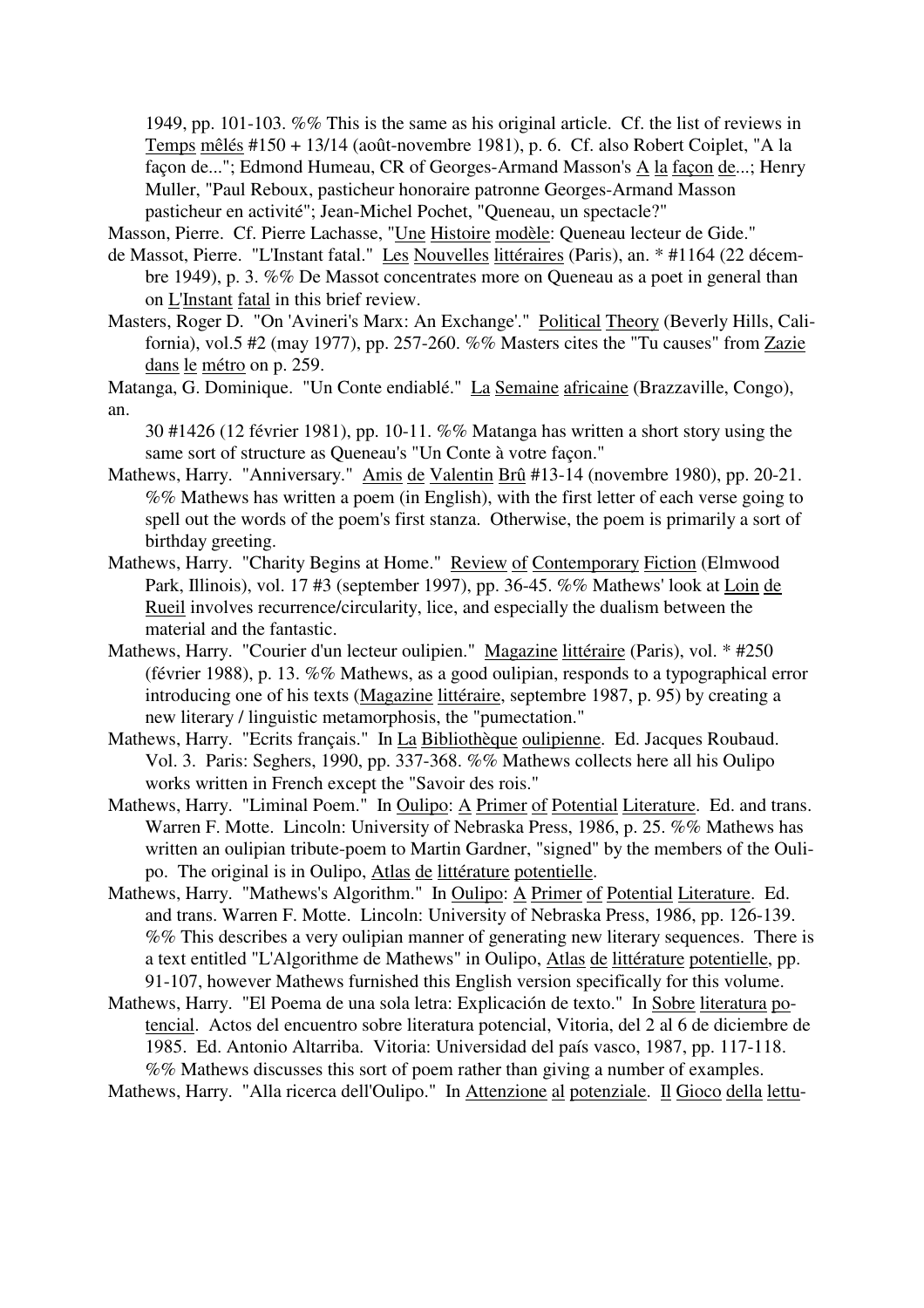ratura. Ed. Brunella Eruli. Firenze: Marco Nardi Editore, 1994, pp. 11-17. %% Mathews reflects on his experience and practice of oulipian writing.

- Mathews, Harry. "Resconto di una riunione potenziale." In Attenzione al potenziale. Il Gioco della letturatura. Ed. Brunella Eruli. Firenze: Marco Nardi Editore, 1994, pp. 31-34. %% These appear to be notes describing and summarizing an oulipian dinner held on 9 april 1990.
- Mathews, Harry. "Le Savoir des rois." In La Bibliothèque oulipienne. Ed. Jacques Roubaud.

Paris: Slatkine, 1981, pp. 85-108. %% These are "poèmes à perverbes." This was reprinted in the 2-vol. Ramsay edition, vol. 1, pp. 75-96, and in the 3-vol. Seghers edition, vol. 1, pp. 75-96.

- Mathews, Harry. Selected Declarations of Dependence. Los Angeles: Sun & Moon Press, 1996. %% Mathews offers a rich assortment of perverbs, paraphrases, and other short oulipian delights based in the English language. Cf. Jonathan Bing, "Oulipo Service."
- Mathews, Harry. "Une Soirée oulipienne." In La Bibliothèque oulipienne. Vol. 4. Paris: Le Castor astral, 1997, pp. 111-126. %% The structure of Mathews' rather humorous conversation is somewhat clarified by notes on p. 126.
- Mathews, Harry. Le Verger. Paris: POL, 1986. %% This is about Georges Perec's death and his relation to Queneau (pp. 7, 8, 16, 30, and 37).
- Mathews, Harry. "6.5.1991." In Attenzione al potenziale. Il Gioco della letturatura. Ed. Brunella Eruli. Firenze: Marco Nardi Editore, 1994, p. 187. %% Mathews has produced a salute to TEAnO (Telematica, Elettronica, Analisi nell'Opificio) in the form of a "snowball" (each line has one more letter than the preceding one).
- Mathews, Harry. "35 Variations on a Theme from Shakespeare." Shiny (New York), vol. \* # 9/10 ( $*$  1999), pp. 97-101. %% Mathews offers oulipian variations on the "to be or not to be, that is the question" line from "Hamlet."
- Mathews, Harry, and Alastair Brotchie, ed. Oulipo Compendium. Collection "Atlas Arkhive," #6. London: Atlas Press, 1998. %% This work contains a very good directory to all sorts of aspects involved in the Oulipo, including sections on the Olipopo (potential murder mysteries, pp. 251-271), the Oupeinpo (potential painting, pp. 273-317), and potential workshops (pp. 319-335). As well as Queneau's "100, 000, 000, 000, 000 Poems" this book also contains some selections from Barbara Wright's translation of Les Exercices de style (pp. 144-146); Harry Mathews' translation of the Exercices de style: "Narratif" into English in the style of the other "exercice," "Poor lay Zanglay" (p. 65); a description of Queneau's "La Relation X prend Y pour Z" with examples from Mathews and Georges Perec (pp. 245-246); and a translation of one of Queneau's "morales élémentaires" (p. 140) with poems in the same style by Paul Fournel, Jacques Jouet, and Harry Mathews (pp. 67, 93, and 94). Cf. Paolo Albani and Berlinghiero Buonarroti, Dictionnaire des langues imaginaires; Kevin Jackson, "There's Method in the Madness"; James Sallis, CR of Harry Mathews and Alastair Brotchie's Oulipo Compendium.
- Mathews, Harry. Cf. Anonymous, ed., Oulipo Laboratory; Thierry Altman and Michel Paquot, "Jacques Roubaud: 'Nous n'avons pas terminé 53 Jours'"; Astrid Bouygues and Bertrand Tassou, "Voyage au pays des sources"; Jacques Bens et al., "La Cantatrice sauve"; Welch Everman, "Harry Mathews's Selected Declarations of Dependence. Proverbs and the Forms of Authority"; Mark Ford, "Red Makes Wrong"; Martin Gardner, "The Flip-strip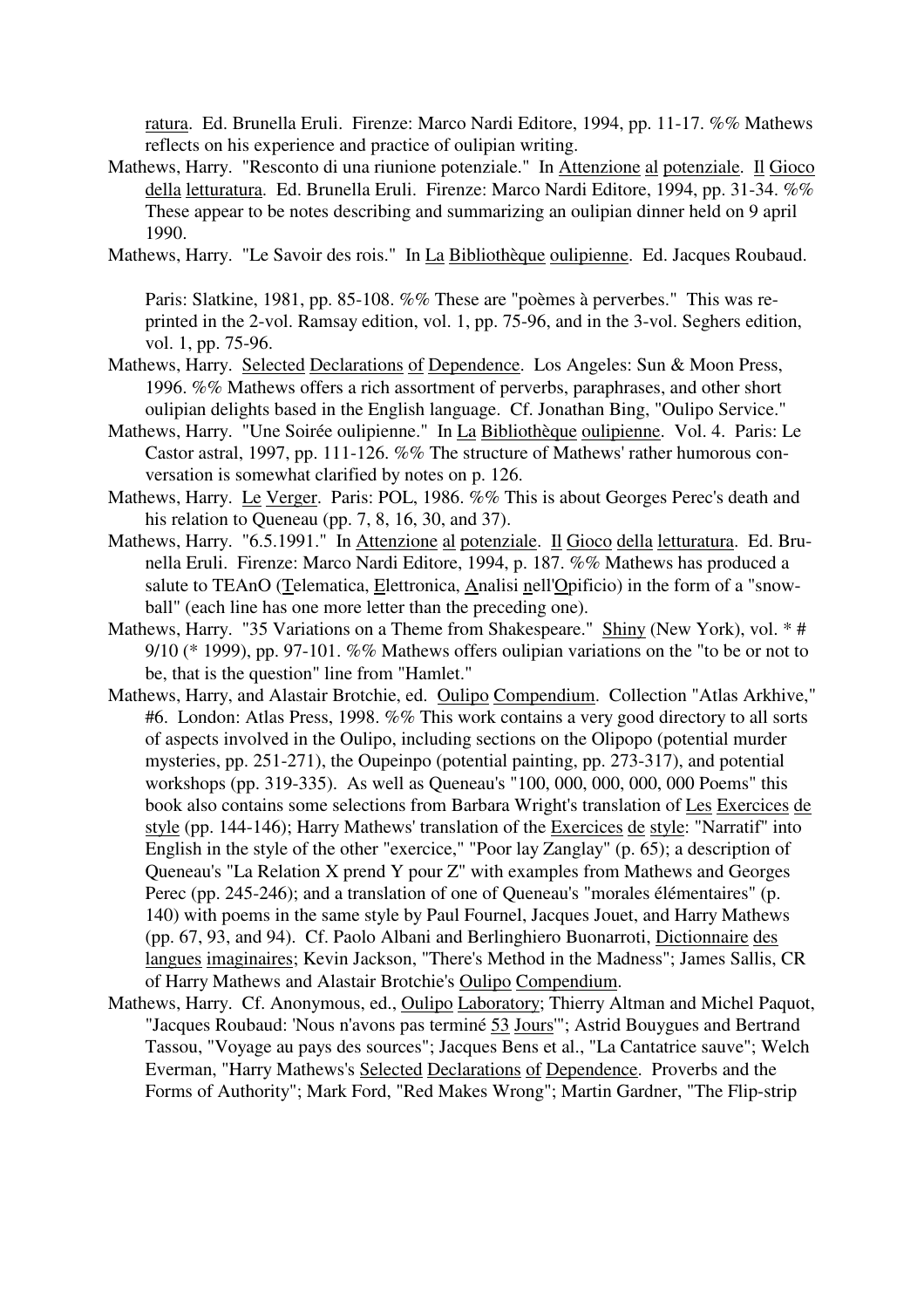Sonnet, the Lipogram, and Other Mad Modes of Wordplay"; Lanie Goodman, "Fiction at Play: Welcome to the Fun House"; Gabriel Josipovici, "Celebrations in a House of Fiction"; Alexander Laurence, "Harry Mathews on the New York Poets, the Language, and the Oulipo: An Interview"; Warren F. Motte, CR of Harry Mathews and Alastair Brotchie's Oulipo Compendium and "Raymond Queneau and the Aesthetic of Formal Constraint"; Oulipo, "S + 7, le retour"; Queneau, "The Foundations of Literature after David Hilbert"; Lytle Shaw, "An Interview with Harry Mathews."

Mathias, Pierre. "Analyse lexicologique d'un roman de Raymond Queneau: Zazie dans le métro." Liège: Institut de lexicologie française, 1961. %% This is just a term paper of some 25 pages which offers some definitions (not always really appropriate) of slang, popular/familiar expressions, and literary creations used in Zazie dans le métro.

Mathieu, Bénédicte. "Frankenstein junior." Le Monde (Paris), an. 47 #14137 (11 juillet 1990),

p. 17. %% This reviews a theater production of Zazie dans le métro.

Mathieu, Georges. Cf. Claude Bonnefoy, "Exercices de style avec Queneau"; Queneau, Bords.

- Mathieu, Jean-Claude. Cf. Nadine Abi Torbey, "Raymond Queneau: Forme romanesque et libération du personnage."
- Matignon, Renaud. "Les Jeux de maux de Queneau." Le Figaro (Paris), an. \* #11264 (21 novembre 1980), pp. 18 and 24-25. %% Matignon offers a very general presentation of Le Vol d'Icare as a preparation for a television screening of Le Vol d'Icare. This is in the TV section for 22 novembre.
- Matignon, Renaud. "Queneau: Sa Moelle." Le Figaro (Paris), an. \* #11614 (5 janvier 1982), p. 27. %% Matignon criticizes Queneau's Contes et propos and his very humor rather severely.
- Matignon, Renaud. "Queneau: Un Désespoir éburlué." Le Figaro (Paris), an. \* #16274 (12 décembre 1996), "Figaro littéraire," p. 1. %% Matignon has a rather insightful review of Queneau's Journaux (1914-1965), probably intentionally misquoting Queneau's "C'est en écrivant qu'on devient écriveron" (Exercices de style, "Maladroit").
- Matlock, Jann. "Doubling Out of the Crazy House: Gender, Autobiography, and the Insane Asylum System in Nineteenth-Century France." Representations (Berkeley, California), vol. \* #34 (spring 1991), pp. 166-195. %% Matlock writes of Hersilie Rouy, who appears as one of the "fous littéraires" in chapters 142-143 of Les Enfants du Limon. Cf. note 44 (p. 194), which credits Ann Smock for having made the connection.
- Maton, Jean. "L'Humour chez Raymond Queneau." Le Courrier de Saône-et-Loire ( ), an. # (13 mai 1952), p. %% Maton reviews Queneau's Le Dimanche de la vie with some verve.
- Maton, Tristan. Maton also wrote under the pseudonym of "Tristan Maya." Cf. Queneau and André Blavier, Lettres croisées 1949-1976, p. 359, note 156.
- Matsushima, Tadashi. "Queneau et l'Oulipo au Pays du Soleil Levant." Temps mêlés #150 + 65/68 (printemps 1996), pp. 179-185. %% Matsushima describes the reception of Queneau and the Oulipo in Japan with much detailed information on translations, authors, interests, etc.
- Matthews, J. H. CR of Henri Peyre's French Novelists of Today. Comparative Literature (Eugene, Oregon), vol. 21 #2 (spring 1969), pp. 185-187. %% Matthews claims that Peyre rejects Queneau because he offers no acceptable "code of conduct."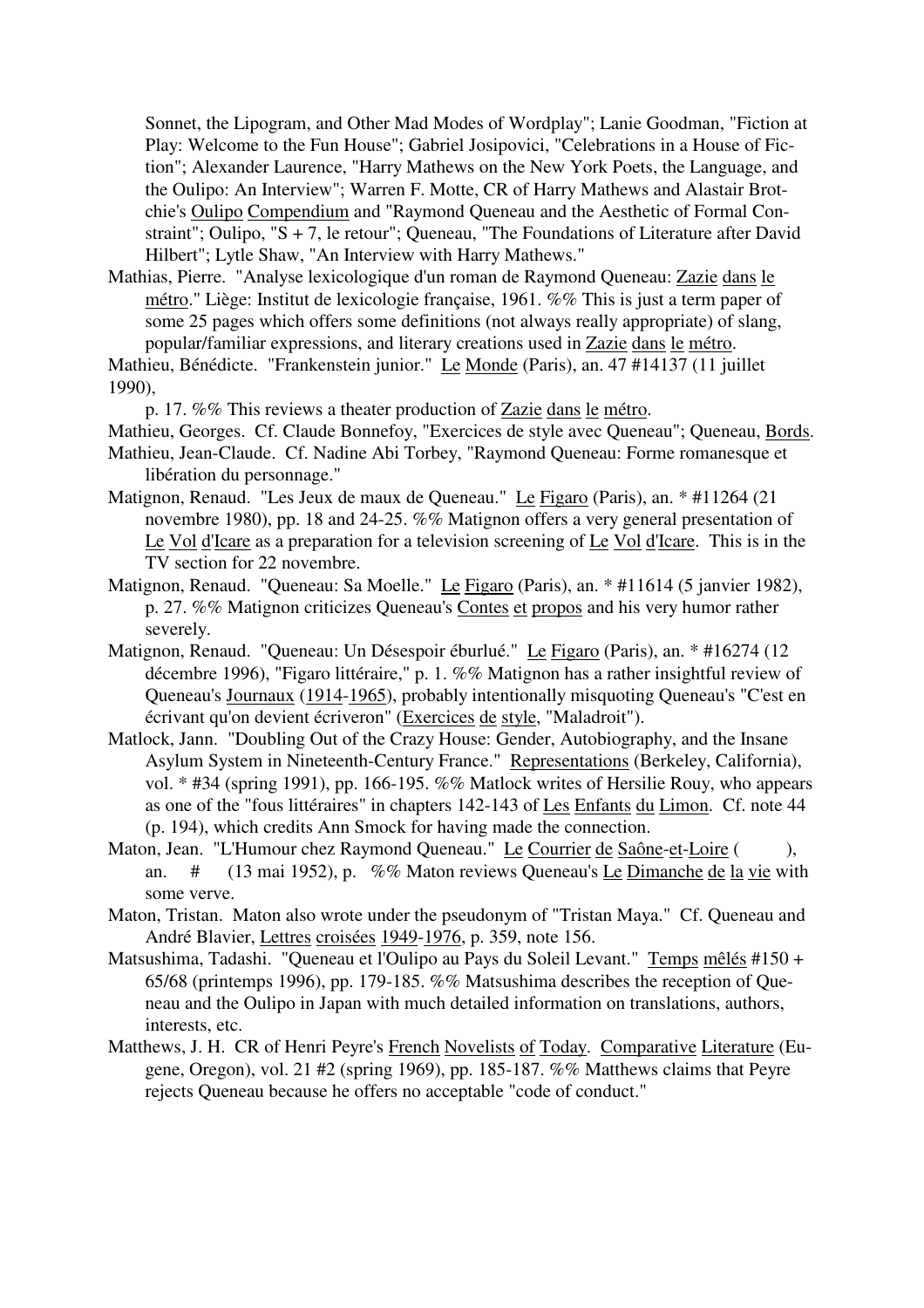- Matthews, J. H. "Some Post-War Surrealist Poets." Yale French Studies (New Haven, Connecticut), vol. \* #31 (\* 1964), pp. 145-153. %% Matthews just mentions Queneau on p. 145.
- Matthys, Francis. "Une Anthologie d'André Blavier: Les Fous littéraires." Libre Belgique (Bruxelles), an. 100 #25 (25 janvier 1983), p. 18. %% Matthys does little more than the usual sort of review.
- Matthys, Francis. "Au cours d'un colloque à Verviers, Raymond Queneau livré à ses savants lecteurs." La Libre Belgique (Bruxelles/Liège), an. 99 #249 (6 septembre 1982), p. 10 and #250 (7 septembre), p. 16. %% Matthys reviews Queneau's life and work, his legacy, and what the presenters at the colloquium had to say.
- Matthys, Francis. "Au Rideau de Bruxelles Zazie dans le métro." La Libre Belgique (Bruxelles), an. 99 #325 (20 novembre 1982), p. 25. %% Matthys finds much good in Queneau's novel and very little in this stage production. Cf. Jean de Decker, "Zazie dans le métro au Rideau: Qu'est-ce qu'on prend son pied!"; Fr. M., "Au Rideau de Bruxelles: Bernard Damien met en scène Zazie dans le métro."
- Matthys, Francis. "Lettres croisées Queneau-Blavier." Libre Belgique (Bruxelles), an. 106 #273 (29 septembre 1988), p. 23. %% Matthys offers only the most superficial review of Queneau and Blavier's Lettres croisées 1949-1976.
- Matthys, Francis. "Pierrot le doux." Libre Belgique (Bruxelles), an. 96 #17 (17 janvier 1979), p. 18. %% Matthys outlines Pierrot mon ami before a television screening of the film. He is passionate, describing the work in a novel, loving way and hoping for the eventual film-ing of "le plus prodigieux et le plus émouvant Queneau": Un Rude Hiver.
- Matthys, Francis. "Pour faire le point sur Raymond Queneau." La Libre Belgique (Bruxelles), an. 111 #352 (17 décembre 1992), p. 19. %% Matthys judges Catonné's Queneau quite favorably.
- Matthys, Francis. "Visages et masques de Queneau." La Libre Belgique (Bruxelles), an. 102 #80 (21 mars 1985), p. 18. %% Matthys presents the Queval Album Queneau.
- Mauduit, Christian. "Problem Session Dedicated to Gérard Rauzy." In Dynamical Systems: From Crystal to Chaos. Ed. Jean-Marc Gambaudo, Pascal Hubert, Pierre Tisseur, and Sandro Vaienti. Singapore: World Scientific Publishing, 2000, pp. 1-19. %% These are the proceedings of the conference held in honor of Gérard Rauzy on his 60th birthday at Luminy-Marseille (6-10 juillet 1998). Mauduit presents three problems studied by Rauzy in the statistical properties of arithmetical sequences, and the first one, concerning the combinatorics of sequences of integers generated by some "greedy" algorithms, refers to Queneau's s-additive sequences and Finch's work on them.

Maulnier, Thierry. "L'Angoisse et l'ironie." Paris mondial (Paris), an. 2 #145 (14 février 1945),

p. 2. %% Maulnier gives a rather positive and thoughtful review of Loin de Rueil.

Maulnier, Thierry. CR of Pierrot mon ami. Action française (Lyon), an. 35 #222 (17 septembre 1942), p. 3. %% Maulnier's review is consistent but negative, highlighting the absurdity and the fantasy of the novel without grasping the underlying coherence of the work.

Maulnier, Thierry. Cf. Queneau, "Vers la réalité, mais quelle réalité?"

Maulpoix, Jean-Michel, et al., ed. Histoire de la littérature française. Paris: Hatier, 1991. %% On pp. 235-240 the authors offer the usual sort of introduction and then include a passage from Chêne et chien, three "exercices de style" ("Récit," "Le Côté subjectif," and "Autre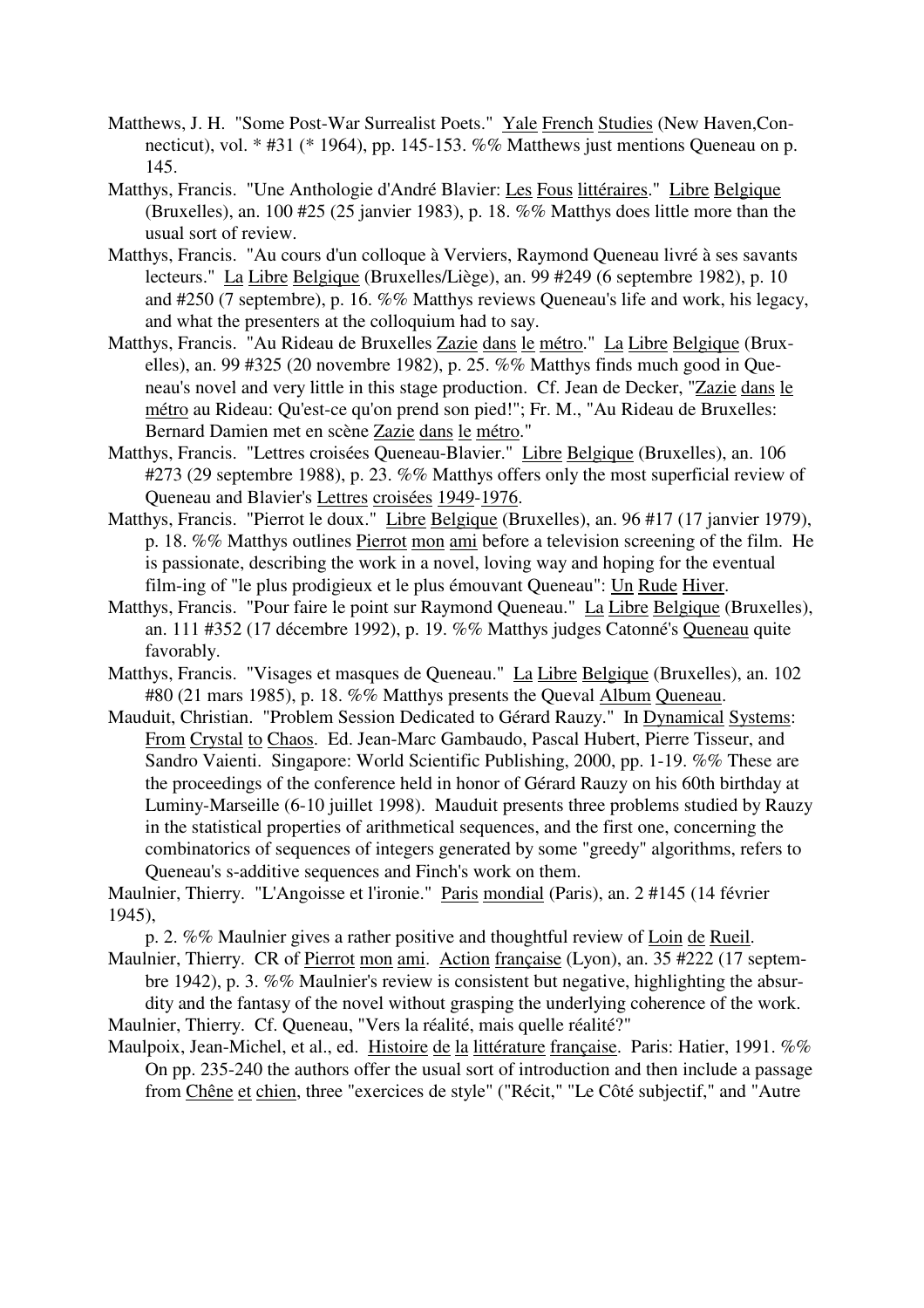subjectivité"), and Gabriel's soliloquy at the foot of the Eiffel Tower (Zazie dans le métro, chapter 8). Queneau also appears on pp. 226, 243, and 245 (a copy of "Un Conte à votre facon").

- Maurer, Karl. "Die Literarische Ubersetzung als Form fremdbestimmter Textkonstitution." Poetica (Tokyo), vol. \* #\* (autumn 1976), pp. 233-257. %% Maurer merely offers a reference (p. 236, note 11) to the structure of Cent Mille Milliards de poèmes.
- Mauri, Paolo. "Insorti, attenti alle donne!" La Repubblica (Roma), an. 9 #195 (19 agosto 1984), p. 14. %% Mauri reviews Troppo buoni con le donne.
- Mauriac, Claude. "Amère Victoire." Le Figaro littéraire (Paris), an. 12 #606 (30 novembre 1957), p. 14. %% Mauriac has a few words of praise for Queneau's translation of the dialogues for this film by Nicholas Ray. Cf. Jean de Baroncelli, "Amère Victoire"; Michel Marie and Marguerite Morley, "The Poacher's Aged Mother: On Speech in La Chienne by Jean Renoir"; Queneau, Cher Monsieur-Jean-Marie-mon fils: Lettres 1938-1971, pp. 183- 188; Jean-Charles Sabria, Cinéma français: Les Années 50.
- Mauriac, Claude. "Une Bibliothèque idéale." Le Figaro (Paris), an. 130 #3547 (1<sup>ier</sup> février 1956), p. 13. %% Mauriac just describes the sorts of people who did and did not contribute to Pour une bibliothèque idéale, citing the choices and comments of some of them.
- Mauriac, Claude. "De l'Argot." Le Figaro (Paris), an. 128 #3033 (10 juin 1954), p. 1. %% Mauriac only refers to Queneau's phonetic spelling without really saying anything about it.
- Mauriac, Claude. "De Zazie à Gillie." Le Figaro littéraire (Paris), an. 14 #698 (5 septembre 1959), p. 12. %% Mauriac briefly compares the heroine of a film to Zazie.
- Mauriac, Claude. "Le Dimanche de la vie." Le Figaro littéraire (Paris), an. \* #1082 (12 janvier

1967), p. 14. %% Mauriac likes the screen adaptation of Queneau's novel a great deal. Mauriac, Claude. "Films louables." Le Figaro littéraire (Paris), an. \* #750 (3 septembre 1960),

p. 14. %% Mauriac considers the fact that several films are having a hard time finding a theater willing to show them. Jean-Pierre Mocky's "Un Couple" is one of them, and Mauriac makes some worthwhile comments on the quality of the film. Cf. René Quinson, "'Un Couple' de Jean-Pierre Mocky à l'enfer des films maudits."

- Mauriac, Claude. "Monsieur Ripois." Le Figaro littéraire (Paris), an. 9 #423 (29 mai 1954), p. 12. %% Mauriac gives a very positive review of this film, including several rather interesting details.
- Mauriac, Claude. "Un Oulipien: Raymond Queneau." Le Figaro (Paris), an. 136 #5697 (26 décembre 1962), p. 11. %% Mauriac reviews Entretiens avec Georges Charbonnier but also refers to Cent Mille Milliards de poèmes, to the Oulipo, and to  $S + 7$  in these few lines.
- Mauriac, Claude. "Queneau déchiffré: Un Essai de Claude Simonnet." Le Figaro (Paris), an. 136 #5607 (12 septembre 1962), p. 18. %% Mauriac just gives a short review.
- Mauriac, Claude. "'La Vérité,' 'Zazie dans le métro,' 'Os Bandeirantes'." Le Figaro littéraire (Paris), an. 15 #759 (5 novembre 1960), p. 16. %% Mauriac critiques the film rather than presenting it.
- Mauriac, Claude. "La Vie des lettres." Le Figaro (Paris), an. 128 #2997 (28 avril 1954), p. 13. %% This concerns the coming Encyclopédie de la Pléiade.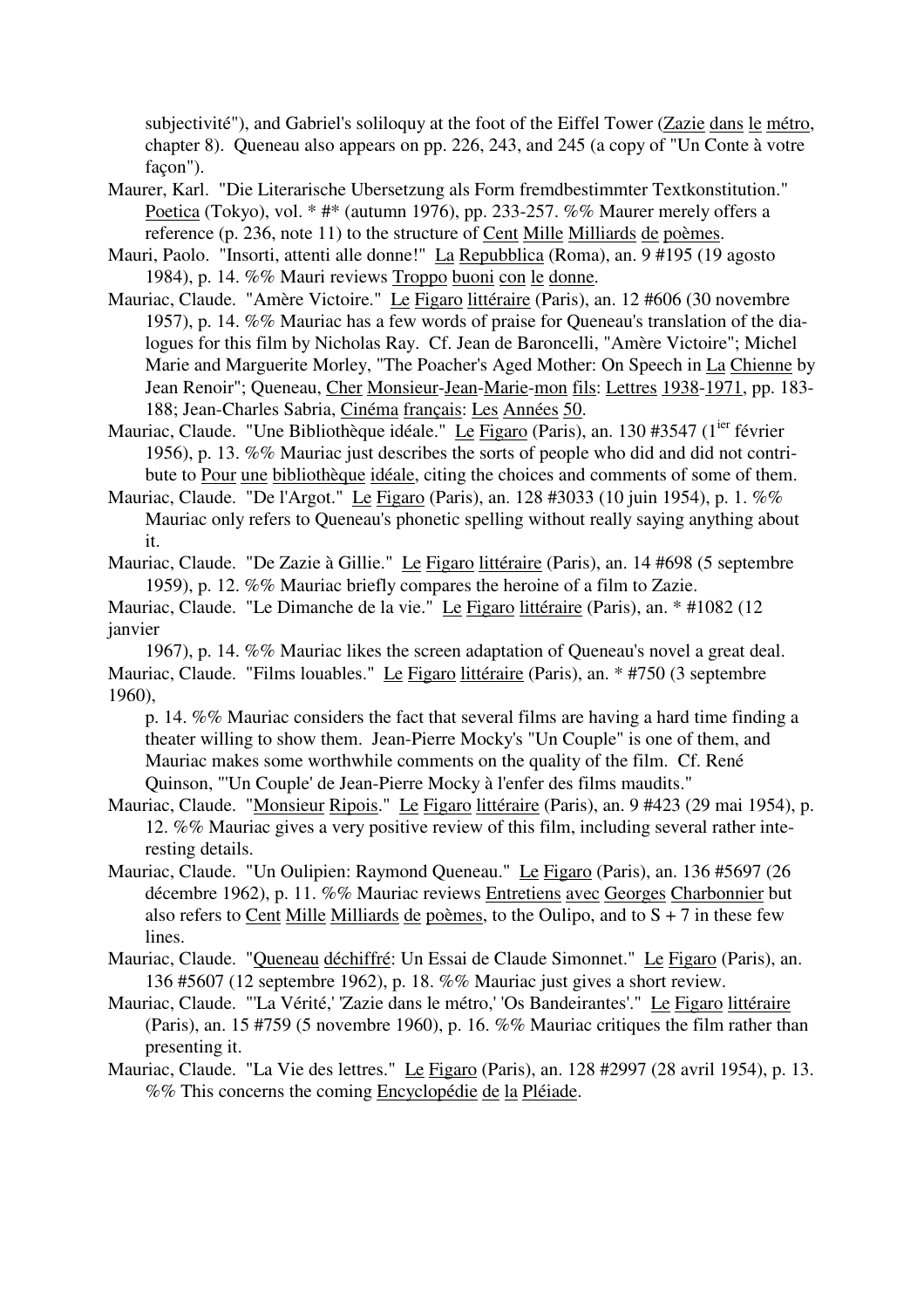Mauriac, Claude. Cf. Arnaud Laster, "Raymond Queneau, ami et admirateur de Jacques Prévert."

- Mauriac, François. "Le Bloc-notes de François Mauriac." Le Figaro littéraire (Paris), an. 18 #878 (16 février 1963), p. 22. %% Mauriac says that he saw a text supposedly by Queneau in a theater program: "On a un peu oublié ce qu'était la terreur de l'enfer pour un chrétien de la bonne époque. C'était pire que triste. Pascal, que l'univers effrayait par ses dimensions, ne croyait plus beaucoup à l'enfer non mesurable, et pourtant il y voyait un risque possible qu'il n'était pas prudent de courir." I have no idea where this text is actual-ly from, but it doesn't sound like Queneau. The play was Ionesco's "Pieton dans l'air."
- Mauriac, François. "Les Hasards de la fourchette." Le Figaro littéraire (Paris) an. 17 #834 (14 avril 1962), p. 23. %% Mauriac has some very positive words about Queneau's recent appearance on television in an episode of "Lectures pour tous." This show was on 4 avril; Rameil gives a rather detailed summary in his La TSF de Raymond Queneau, pp. 208-209.
- Mauriac, François. "Lectures de vacances." Le Figaro (Paris), an. 120 #609 (28 juillet 1946), p. 1. %% Mauriac refers to Claude Roy's "Raymond Queneau" (Poésie 46) in a manner most favorable both to Roy and to Queneau.
- Mauriac, François. "Vendredi 10 novembre. Loin de Rueil au T.N.P." Le Figaro littéraire (Paris) an. 16 #813 (18 novembre 1961), p. 21. %% Mauriac is rather querulous in his commentary on this production. Cf. Claude Rostand, "Loin de Rueil ... entre Jarre et Queneau."
- Mauriac, François. "Vendredi 10 novembre. Loin de Rueil au T.N.P." In his Le Nouveau Bloc-notes, 1961-1964. Paris: Flammarion, 1968, p. 63. %% This is the same text as the original.
- Mauriac, François. "Zazie dans le métro." L'Express (Paris), vol. \* #403 (5 mars 1959), p. 36. %% This is a rather negative review of Zazie dans le métro. Cf. Bernard Gheerbrant, "L'Affaire."
- Mauriac, François. "Zazie dans le métro." In his Le Nouveau Bloc-notes, 1958-1960. Paris: Flammarion, 1961, pp. 175-176. %% This is a simple reprint of his "Zazie dans le métro."

Mauriac, François. Cf. Queneau, "Les Logis célèbres: Paul Leautaud, François Mauriac."

- du Maurier, George. Peter Ibbetson. Intro. Lady X (Madge Plunkett). Ill. George du Maurier. Trans. and note Queneau. Collection "L'Imaginaire," #18. Paris: Gallimard, 1937. %% Cf. Linda Ashton, "Queneau News is Good News"; Mary-Lise Billot, "Les Fleurs bleues de Sylvestre Bonnard"; Queneau, Journaux (1914-1965), p. 625, and Preface to Peter Ibbetson by George du Maurier; Roger Richard, "Peter Ibbetson"; Jacques Siclier, "La Force des rêves." The Ransom Center in Austin (Texas) has the manuscripts both of the translation and of the radio adaptation.
- du Maurier, George. Peter Ibbetson. Intro. Lady X (Madge Plunkett). Ill. George du Maurier. Trans. and note Queneau. Paris: Gallimard, 1946. %% This text is the same as in the original version. Cf. Dominique Aury, "Les Portes du songe"; Roger Pillaudin, "Gros Plan sur Raymond Queneau."
- du Maurier, George. Peter Ibbetson. Intro. Lady X (Madge Plunkett). Ill. George du Maurier. Trans. and note Queneau. Paris: Gallimard, 1978.

du Maurier, George. Cf. Michel Lécureur, Raymond Queneau, pp. 224 and 304-305; Josyane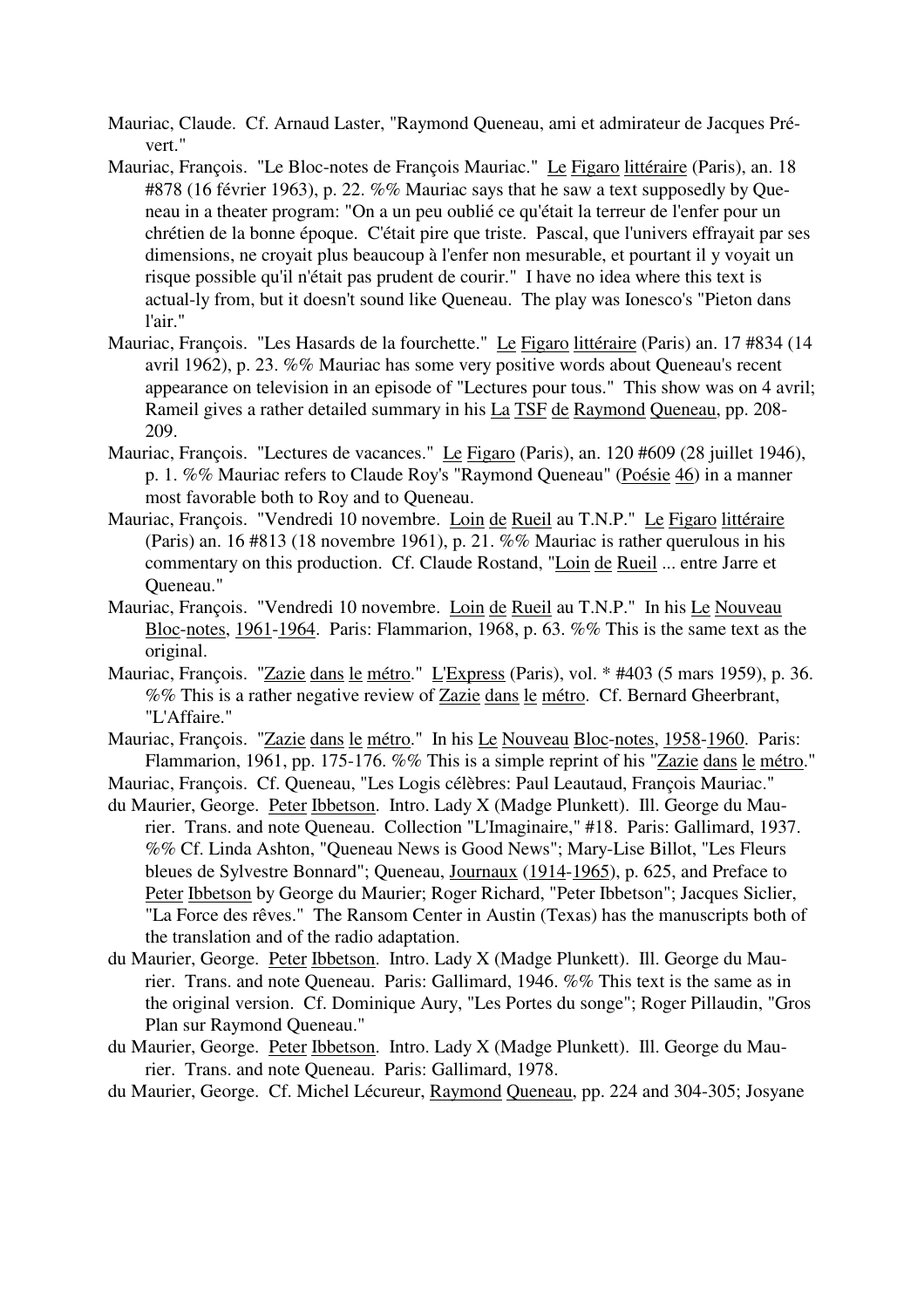Savigneau, "La Mort de Daphné Du Maurier. Hitchcock et les brumes de Cornouailles."

- Maurin, François. "Vous ne connaissez pas la vraie Zazie!" L'Humanité-dimanche (Paris), an.  $*$  #643 (25 décembre 1960), pp. 1 and 9. %% Maurin centers all of his attention on Demongeot and almost none on her short acting career.
- Maurin, François. "Zazie: Un Faux Film comique." L'Humanité-dimanche (Paris), an. \* #636 (6 novembre 1960), p. 9. %% This interview of Louis Malle has some very interesting points.
- Maurois, André. "Dialogue sur le langage." Les Nouvelles littéraires (Paris), an. \* #1213 (30 novembre 1950), pp. 1 and 2. %% Maurois, in an imaginary conversation among various literary lights, generally agrees with Queneau's views on language.
- Maurois, André. "Evolution récente de la culture littéraire en France." Tendances (Paris), vol. \* #50 (décembre 1967), pp. 693-708. %% This only touches on Queneau as a poet (pp. 704 and 706).
- Maurois, André. Cf. Queneau, "Intervention chez les écrivains scientifiques" and Journaux (1914-1965).
- Maury, Jean. "Un Théâtre ambulant et cacouac au coeur de Saint-Germain-des-Prés." Combat (Paris), an. 9 #1778 (23 mars 1950), p. 2. %% Maury presents the "Cacouacs" show at the "Théâtre de la Baraque St-Germain," which would open the next night, and gives a certain attention to Queneau's "Les Muses et lézards." He also explains why the show was not going to appear at the Vieux-Colombier a few blocks away as expected: the current show there was quite successful and its run was extended. There is a related article, by Jean-François Devay, in Combat on 25 avril.
- Maury, Pierre. "Raymond Queneau, l'homme multiple." Le Soir (Bruxelles), an. 101 #219 (19 septembre 1987), p. 46. %% Maury uses the pretext of a repeat showing of Le Vol d'Icare on television to comment on the point of all of Queneau's work. Fairly nicely done.
- Maury, Pierre. "Riches Bavardages." Le Soir (Bruxelles), an. 99 #201 (29 août 1985), p. 28. %% Maury reports the Verviers colloquium of septembre 1984 with a touch of humor.
- Maury, Pierre. "Trente Ans de production oulipienne." Le Soir (Bruxelles), an. 104 #98 (26 avril 1990), p. 32. %% Maury describes the Oulipo somewhat in commenting somewhat more on the three-volume edition of the Bibliothèque oulipienne (Seghers) as it appears.

Mauss, Marcel. Cf. Alain Calame, "L'Ethnographie dans le cycle de Saint-Glinglin de Raymond

Queneau"; Jacques Meunier, "Queneau cannibale"; Michael Sheringham, "Excremental Sun"; Constantin Toloudis, Rewriting Greece. Queneau and the Agony of Presence.

- Le Mauvais Oeil. "Humour.... rouge." Rivarol (Paris), vol. \* #462 (19 novembre 1959), p. 10. %% Queneau comments that the Encyclopédie de la Pléiade is full of humor, and the author points out that the article on Bulgaria in the volume on western literatures is only the translation of an article from a 1950 Soviet encyclopedia...
- Le Mauvais Oeil. "Plumes et paons." Rivarol (Paris), vol. \* #427 (19 mars 1959), p. 15. %% In a short section entitled "Charité bien ordonnée...," the author comments on how often and positively Queneau is mentioned in the L'Encyclopédie de la Pléiade article on modern French literature --- a volume which he himself edited.

Mauzi, Robert. Cf. Marianne Durand, "Raymond Queneau et 'la littérature récurrente'"; Michel

Raimond, "Queneau et le jeu romanesque dans Pierrot mon ami."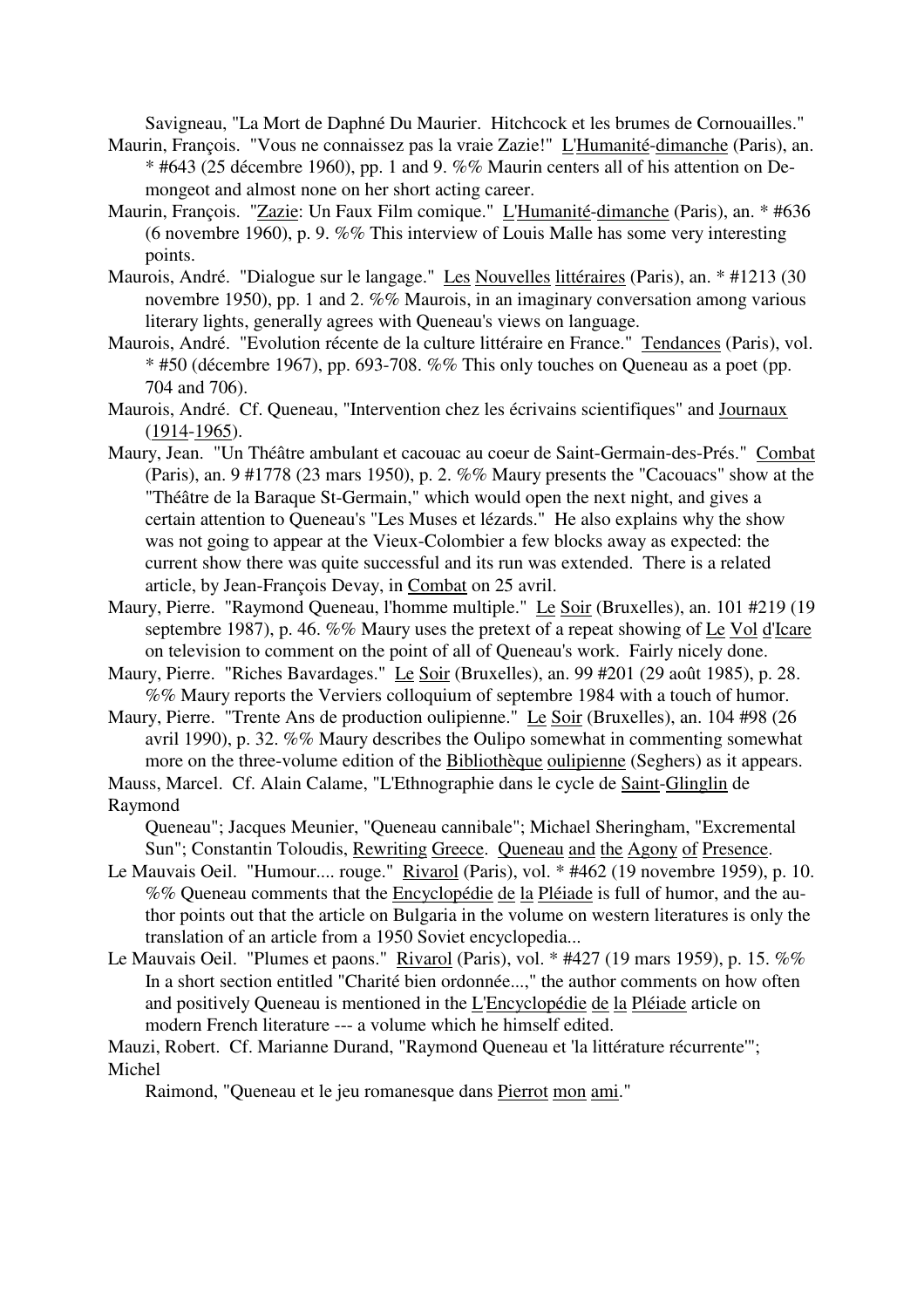Maxence, Jean-Pierre. CR of Les Derniers Jours. Gringoire (Paris), an. 9 #301 (1<sup>ier</sup> mai 1936),

p. 4. %% Maxence is positive but does nothing more than resume the plot.

- May, Georges. "Félicien Marceau: A Modern Romantic Novelist." Yale French Studies (New Haven, Connecticut), vol. \* #24 (\* 1959), pp. 80-86. %% May just names Queneau (p. 80).
- Maya, Tristan. "L'Humour chez Raymond Queneau." L'Echo du Katanga (Elizabethville, Belgian Congo), vol.  $\#$  (31 mai 1952), p. %% This is, at root, a review of Le Dimanche de la vie.
- Maya, Tristan. "Journal d'humeur." Séquences (Paris), vol. 30 #\* (\* 1988), pp. 276-277. %% Maya has some rather "désobligeant" remarks on Queneau in a set of souvenirs relating to Georges Bataille.
- Maya, Tristan. "Raymond Queneau sera candidat au 'Prix de l'humour noir'." La République du Centre (Orléans), an. 16 #4264 (30 septembre 1959), p. 10. %% Maya, the major moving force behind the prize, is interviewed concerning the coming awarding of the Prix Xavier Forneret for black humor; he names Queneau as the leading candidate. He also explains its origin and the plans for the year's awards.
- Maya, Tristan. This is the pseudonym of Tristan Maton. Cf. Anonymous, "Raymond Queneau sera candidat au 'Prix de l'humour noir' nous confie Tristan Maya"; Noël Arnaud, "Queneau et le prix de l'humour noire"; Queneau and André Blavier, Lettres croisées 1949- 1976, pp. 76, 142, 146, 147, 180, 181, 351 (note 71), 359 (note 156), 360 (note 160), and 364 (note 209); Temps mêlés #19 (29 février 1956); Amis de Valentin Brû #21 (novembre 1982), pp. 33-44.
- Maymine, E. Cf. Ekaterina A. Valeeva, "Métaphore. Expériences poétiques de R. Queneau."
- Maymont, Yvonne. CR of the "Omajakeno" record. Livres de France (Paris), an. 18 #1 (janvier 1967), p. 37. %% Cf. Eve Griliquez and Brigitte Sabouraud, "Omajakeno ou 'Si tu t'imagines'."
- Mayne, Richard. "The Queneau Country." Encounter (London), vol. 24 #6 (juin 1965), pp. 64-71. %% While fundamentally looking at Le Chiendent, Mayne takes in most of the distinguishing aspects of Queneau's writing. Cf. David Gillard, "Goonish Guru for the Greco Generation."
- Mazars, Pierre. "Le Dimanche de la vie." Le Figaro (Paris), an. 141 #6965 (18 janvier 1967), p. 22. %% Mazars rather likes this film adaptation.
- Mazars, Pierre. "Je ne suis pas l'ivrogne de la Nigéria." Le Figaro (Paris), an. 127 #2764 (29 juillet 1953), p. 9. %% Mazars' review of Tutuola's book includes some comments by Queneau himself on his translation.
- Mazars, Pierre. "Maurice Merleau-Ponty dans la chaire de Bergson." Le Figaro littéraire (Paris), an. 8 #353 (24 janvier 1953), p. 9. %% Mazars simply mentions Queneau as being present at the inaugural lecture of Merleau-Ponty at the Collège de France. Cf. A. B., "L'Existentialisme en bonnet carré"; B. D., "M. Merleau-Ponty a magistralement commen-cé son cours de philosophie"; Louis Martin-Chauffier, "Depuis hier avec le professeur Merleau-Ponty ... la philosophie existentialiste est autorisée au Collège de France."
- Mazars, Pierre. "Robbe-Grillet: 'Le Nouveau Roman remonte à Kafka'." Le Figaro littéraire (Paris), an. 17 #856 (15 septembre 1962), p. 1. %% Robbe-Grillet comments on the slow-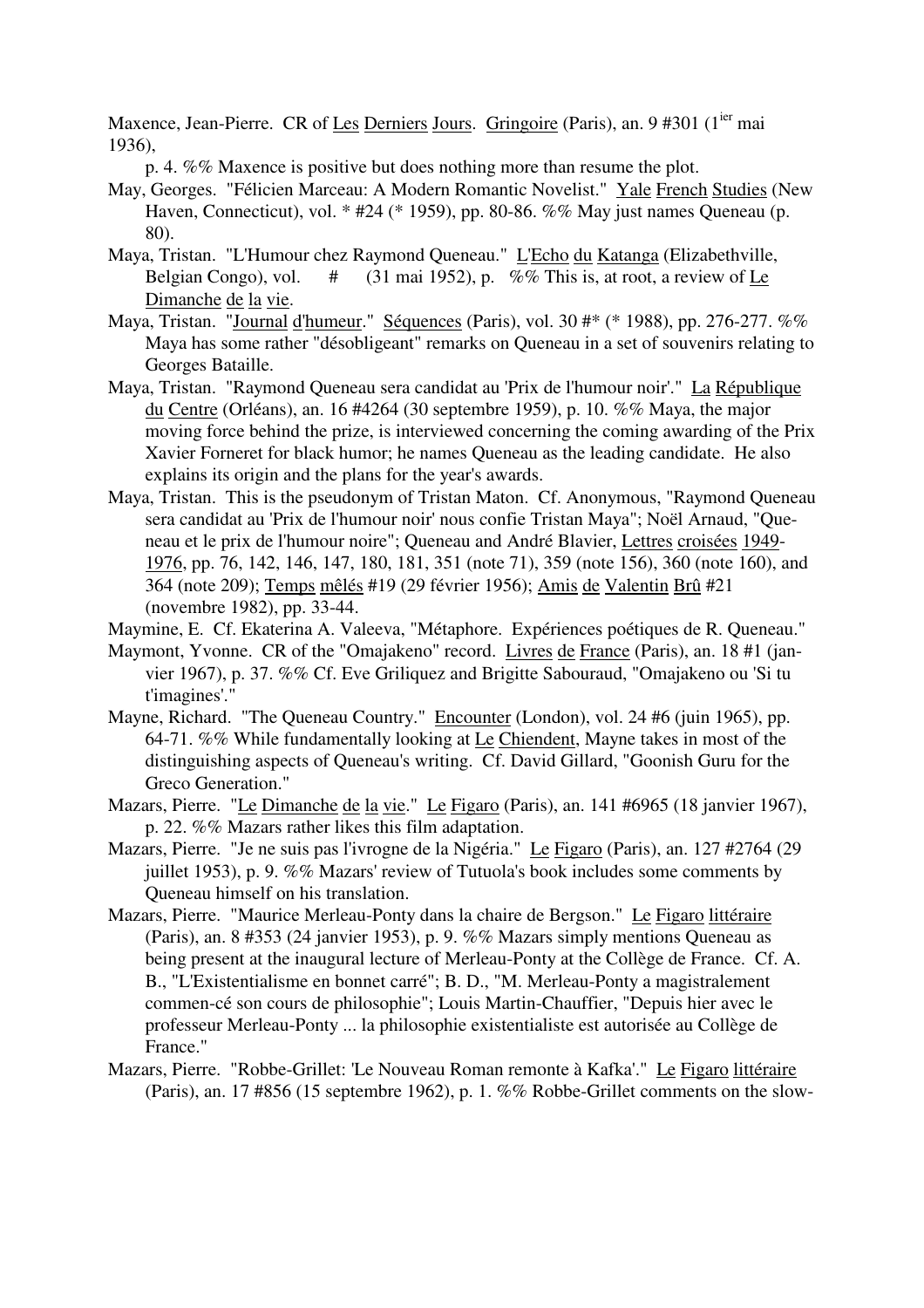to-come success of Queneau and the reason why it came so slowly.

- Mazía, Floreal. Cf. Queneau, Pierrot mi amigo and El Problema.
- Mazo, Bernard. "Jean Follain. Un Mystérieux Pouvoir d'éterniser." Aujourd'hui poème (Paris), an. \* #19 (mars 2001), p. 20. %% The Queneau text which he cites is from "Ainsi c'était."
- Mazzariol, Emma Stojkovic. Cf. Alessandra Ferraro, "Odile de Raymond Queneau: Structures narratives et technique romanesque."
- McArthur, D. G. M. Cf. Philip G. Morey, "Language in the Novels of Raymond Queneau."
- McConathy, Dale. Cf. Queneau, "A Multiple Choice Story."
- McGivering, Helen. CR of Julian Maclaren-Ross's translation of Pierrot. Time and Tide (Bramhall, Cheshire), vol. 31 #48 (2 december 1950), pp. 1238-1239. %% McGivering is positive but superficial.
- McHale, Brian. CR of Warren Motte's Oulipo: A Primer of Potential Literature. Poetics Today (Tel Aviv), vol. 8 #2 (\* 1987), pp. 467-468. %% McHale primarily describes and situates Motte's work in these few lines.
- McLaughlin, Martin. Cf. Italo Calvino, "The Philosophy of Raymond Queneau."
- McLaughlin, Martin L. CR of Beno Weiss's Understanding Italo Calvino. Modern Language Review (Leeds), vol. 90 #3 (july 1995), pp. 779-780. %% McLaughlin gives a somewhat negative review of Weiss's work but manages to refer to Queneau three times.
- McLaughlin, Richard. CR of Barbara Wright's translation of Zazie. The Springfield Sunday Republican (Springfield, Massachusetts), an. \* #\* (13 november 1960), p. 4D. %% Mc-Laughlin haughtily poo-poos Queneau's novel.
- McLees, Ainslie Armstrong. CR of Lloyd Bishop's Romantic Irony in French Literature: From Diderot to Beckett. French Review (Champaign, Illinois), vol. 65 #2 (december 1991), pp. 296-297. %% McLees gives a favorable review to the section on Queneau.
- McMillan, Duncan and Geneviève Marthe Eva. Cf. Queneau, Loin de Rueil: Extrait.
- McMorran, Ian. Cf. Emmanuël Souchier, "Raymond Queneau: The Form and Meaning of a Manuscript."
- McMurray, Line. "Un Amérindien de Belgique." Amis de Valentin Brû #24-25 (janvier 2002),

pp. 45-47. %% This issue was dedicated to André Blavier, who had died on 9 juin 2001. McMurray tells of how Blavier made her feel truly at home in his family over the years.

- McMurray, Line. "Chêne et chaînes, fiction en fictions." Temps mêlés #150 + 25/28 (mai 1985), pp. 195-208. %% This is on the third part of Chêne et chien, with concentration on the festal aspect.
- McMurray, Line. "De Queneau à 'L'Ouvroir de littérature potentielle'." In Programma. VIII Festival international de teatro (Granada, del 4 al 13 mayo de 1990). %% McMurray gives a very general presentation of the Oulipo for this theater program.
- McMurray, Line. "Des Exercices de style surréalistes aux exercices oulipiens chez Raymond Queneau." Les Almanachs du Théâtre UBU (Montréal), vol. \* #1 (octobre 1990), pp. 14- 15. %% McMurray touches on Queneau's surrealism, mathematics, and other aspects of his writing.
- McMurray, Line. "Du bien-fondé des contraintes." Les Almanachs du Théâtre UBU (Montréal), vol. \* #1 (octobre 1990), pp. 12-13. %% McMurray looks at the role of limitations in the work of the Oulipo.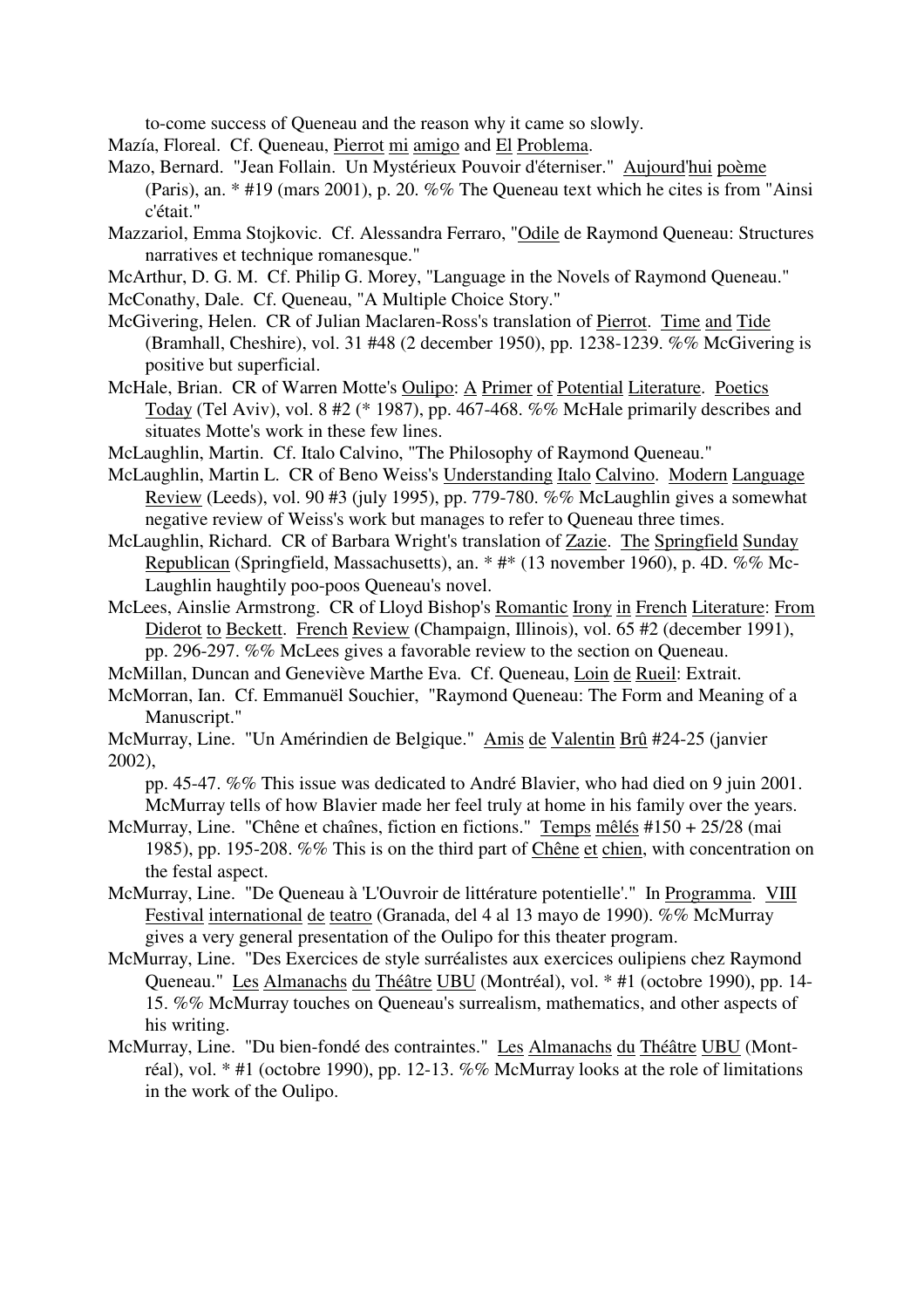- McMurray, Line. "Entretien avec Marcel Bénabou réalisé à Paris le 28 juin 1990." Les Almanachs du Théâtre UBU (Montréal), vol. \* #1 (octobre 1990), pp. 43-45. %% Bénabou discusses three productions of "Théâtre UBU" with special reference to their relation to the work of the Oulipo.
- McMurray, Line. "Entretien inédit avec François Le Lionnais, co-fondateur de l'Oulipo." Les Almanachs du Théâtre UBU (Montréal), vol. \* #1 (octobre 1990), pp. 18-19. %% Le Lionnais speaks about how he developed his literary side during his life, his participation in 'pataphysics and the Oulipo with Queneau, and the development of various other "ouvroirs potentiels" (Oupeinpo, Oulipopo, Oumupo, and Oucuipo, concerning respectively "pein-ture," "littérature policière," "musique," and "cuisine").
- McMurray, Line. "Fous de Queneau: André Blavier." Les Almanachs du Théâtre UBU (Montréal), vol. \* #1 (octobre 1990), pp. 25-27. %% McMurray describes Blavier's dealing with Queneau's "fous littéraires" and his magazine Temps mêlés / Documents Queneau, as well as describing the Association des Amis de Valentin Brû and its own publication.
- McMurray, Line. "Fous du langage." Les Almanachs du Théâtre UBU (Montréal), vol. \* #1 (octobre 1990), pp. 20-22. %% McMurray writes of Queneau's interest in language and structure and how the actors of "Théâtre UBU" manifest these same concerns through the "exercices de style" section of the "Oulipo Show."
- McMurray, Line. "Journal des bords échancrés ou Pour une lecture performat(r)ice du Journal intime de Sally Mara." Nouvelle Barre du jour (Outremont, Québec), vol. \* #121 (janvier 1983), pp. 57-68. %% McMurray notes, in a footnote to the title, that she does not want to repeat what she said in "Le Même et l'autre dans Les Oeuvres complètes de Sally Mara" but wishes to share some impressions "qui me sont restées collées à la peau." The text is a series of short phrases, sentences, paragraphs, and parallel columns which embody this aim.
- McMurray, Line. "Le Même et l'autre dans Les Oeuvres complètes de Sally Mara." Temps mêlés #150 + 20/21 (septembre 1983), pp. 9-17. %% McMurray opens a number of vistas concerning the person, the body, the text, eroticism, and the identity(ies) of each with its self and in itself and with others. She comes to few conclusions but poses a number of interesting possibilities in these areas.
- McMurray, Line. "L'Oulipo: Ses Anti-manifestes et leur mise en jeu." Etudes françaises (Mon-

tréal), vol. 16 #3-4 (octobre 1980), pp. 147-168. %% McMurray offers a good and nonstandard view of the Oulipo.

- McMurray, Line. La 'Pataphysique d'Alfred Jarry au Collège de 'pataphysique. Intro. Claude Corbo. Catalogue de l'exposition à la Galerie UQAM à l'Université du Québec à Montréal (mai 1989). %% McMurray gives a history and description of the Collège, including sub-commissions such as the Oulipo and most especially, given the occasion, the Oupeinpo.
- McMurray, Line. "Petite Histoire de l'Oulipo." Les Almanachs du Théâtre UBU (Montréal), vol. \* #1 (octobre 1990), pp. 10-11. %% McMurray gives a very short but useful description of the origin and growth of the Oulipo.
- McMurray, Line. "Qu'est-ce que la 'pataphysique?" Nuit blanche (Québec), vol. \* #49 (septembre-novembre 1992), pp. 40-44. %% McMurray describes the Collège de 'pataphysique with some mention of the Oulipo.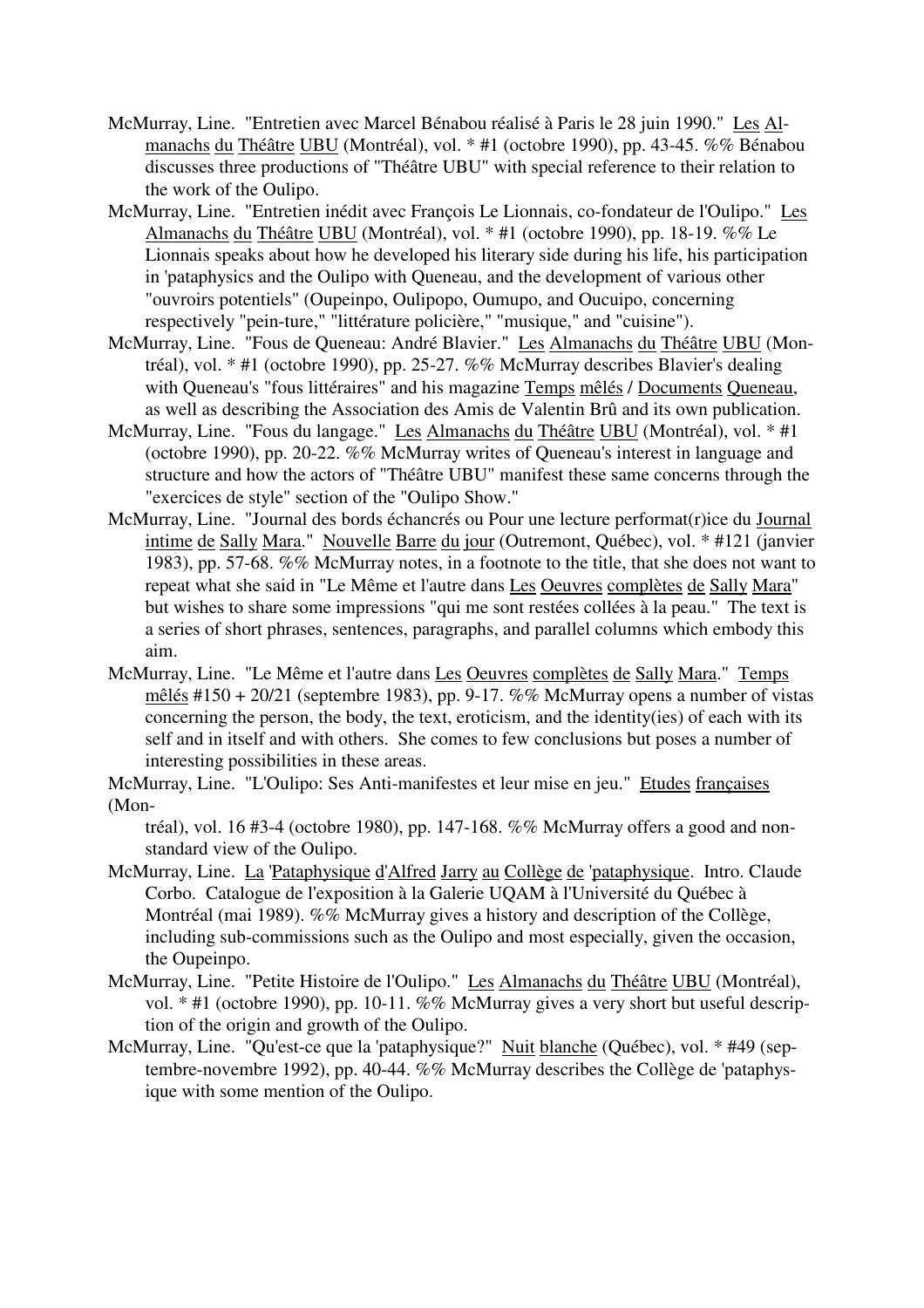- McMurray, Line. Cf. Denis Marleau, "Propos et confidences sur les événements récents qui vont suivre."
- McNamee, Gregory. CR of Barbara Wright's translation of Pierrot mon ami. Bloomsbury Review (Denver), vol. 8 #2 (march-april 1988), p. 17. %% McNamee's review is so short as to be almost meaningless.
- Mead, William. Cf. Queneau, "Deaf is the night."
- Meades, Jonathan. "Diary." The Spectator (London), vol. 286 #9008 (31 march 2001), p. 9. %% Meades mentions Queneau as he off-handedly links surrealism to the Oulipo so closely that he seems to think that they are almost the same thing....
- Meckert, Jean. Cf. Jean-Luc Douin, "Jean Meckert, l'ouvrier qui a mal tourné"; Jean-Paul Gratias, "Jean Meckert"; Jean-Pierre Longre, Raymond Queneau en scènes, p. 35; Queneau, "Quand le cinéma paie ses dettes."
- Meddemmen, John. "L'Inglese come forma interna dell'italiano di Fenoglio." Strumenti critici (Torino), vol. 13 #1 (= #38) (febbraio 1979), pp. 89-116. %% Meddemmen gives only a brief comparison (p. 105) of the author Beppe Fenoglio's style with that of Queneau in Exercices de style: "En partie double."
- Medeiros, Helena Agarez. Cf. Queneau, Exercícios de estilo.
- Medina, Dante. Cf. Christophe Dubois, "Les Modalités linguistiques de la création d'une 'langue nouvelle' dans les Niñoserías de Dante Medina."
- Mégret, Christian. "A la recherche des inconnus et des méconnus." Carrefour (Paris), an. 14 #673 (7 août 1957), p. 9. %% Mégret is very enthusiastic about what the second volume of L'Histoire des littératures does have to offer, in spite of some reserves.
- Mégret, Christian. Cf. Pascal Pia and Christian Mégret, "Raymond Queneau de l'Académie Goncourt directeur de l'Encyclopédie de la Pléiade"; Queneau, "Million de faits."
- Mégrier, Dominique. 100 Poèmes à dire et à lire: Du CP au CM2. Paris: Retz, 1999. %% Mégrier includes the "exercice de style" "Gastronomique" (pp. 18-19), Les Ziaux: "Il pleut" (pp. 64-65), and L'Instant fatal: "Pour un art poétique  $(v)$ " (pp. 138-139).  $CP =$ cours préparatoire, CM2 = ?
- Meideiros, Paulina. "¿Escritora uruguaya libretista sin saberlo de film de Buñuel?" Acción (Montevideo), an. # (21 diciembre 1963), p. 9. %% Medeiros describes the similarities between the film "La Mort en ce jardin" and her own novel, entitled "La Muerte en este jardin" and, in a later edition, "Un Jardin para la muerte." She includes mention of dealings with Gallimard in regard to a possible translation which might have been actually begun before the film was made.
- Meier, Harri. "Uber Sprachschichten und Sprachwandel im Modernen Französisch." Romanische Forschungen (Frankfurt), vol. 89 #4 (\* 1977), pp. 357-381. %% Meier just mentions Queneau and "néo-français" on p. 358.
- Meillonas, Jean. "Lectures." Je suis partout (Paris), an. 11 #482 (16 février 1940), p. 7. %% Meillonas is positive but without much substance: he even refers to the novel he is review-ing as "Un Dur Hiver."
- Meizoz, Jérôme. "L'Age du roman parlant, 1919-1939 (Queneau, Céline, Ramuz, Giono, Cendrars, Poulaille)." "Thèse de lettres" for a doctorate at the Université de Lausanne, 2000. Director Doris Jakubec. %% Meizoz considers the representation of popular speech in the novels of the Thirties from a literary and sociolinguistic point of view. It is a question of showing that Céline was far from being the first to use a form of narrative discourse writ-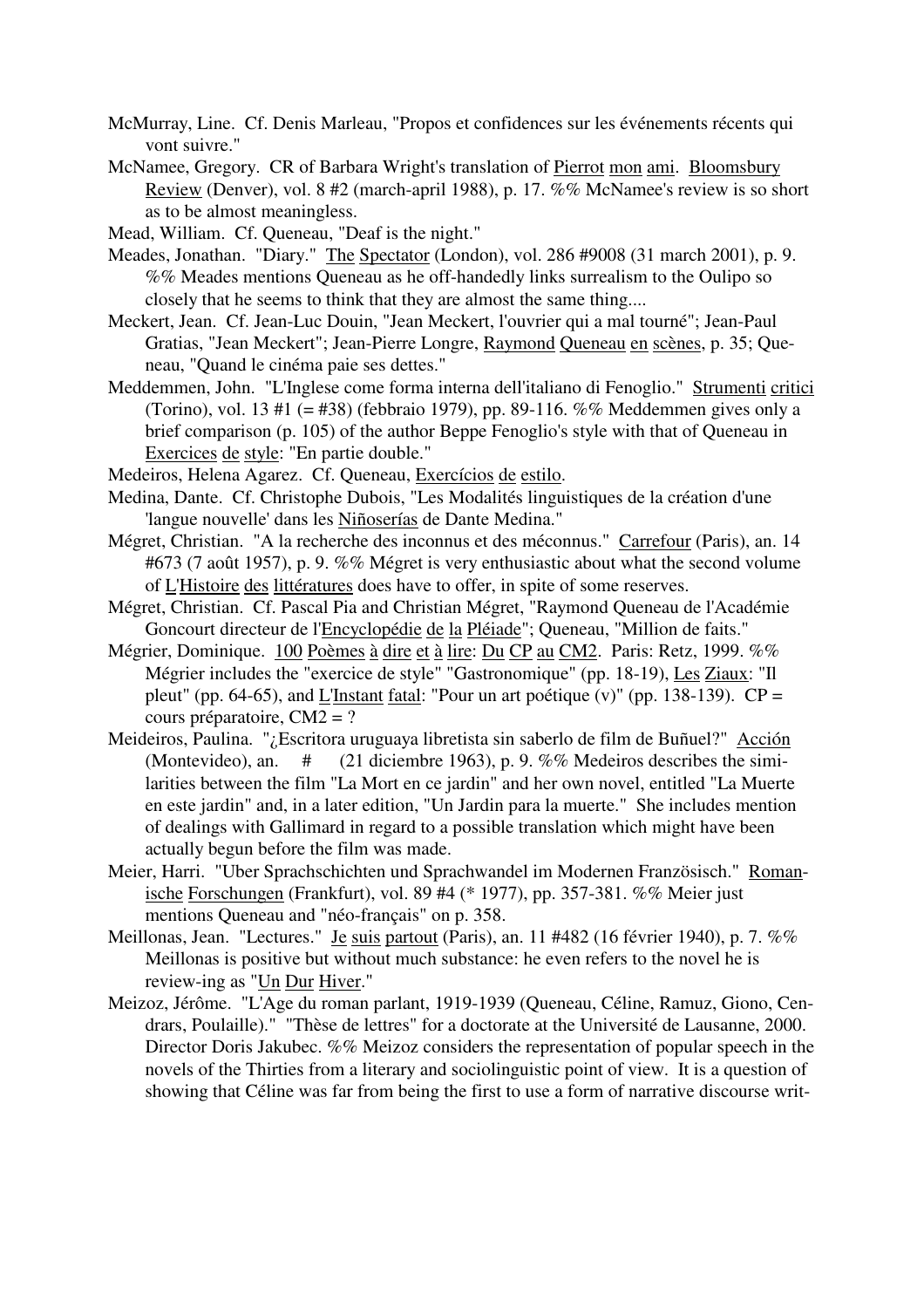ten to reflect the oral, but Meizoz also shows that a political context and a whole sociolinguistic context (influenced especially by an argument between grammarians and linguists) favored the emergence of various forms of oral narration. This was very early in the case of Ramuz (starting in about 1920) but also appeared in Giono (from 1929 on), Cendrars (1929), Poulaille (1931), Queneau (1933), or even Aragon (1936).

- Meizoz, Jérôme. "Queneau, les linguistes et les écrivains. 'Faute' de français et littérature." Poétique (Paris), vol. 29 #115 (septembre 1998), pp. 351-367. %% Meizoz considers not so much Queneau's ideas on language and especially on "néo-français" as some of the ides of other authors which affected him --- Charles Bally, Henri Frei, Charles-Ferdinand Ra-muz, Joseph Vendryès, and Jules Marouzeau. Meizoz is thorough, detailed, and insight-ful. Meizoz makes one small mistake: "Ecrit en 1937" was in fact unpublished before appearing in Bâtons, chiffres et lettres.
- Meizoz, Jérôme. "Raymond Queneau le désenchanteur: Exercices d'ironie sur Céline et les idéaux prolétariens." In his L'Age du roman parlant 1919-1939. Ecrivains, critiques, linguistes et pédagogues en débat. Préf. Pierre Bourdieu. Collection "Histoire des idées et critique littéraire," #392. Genève: Droz, 2001, pp. 421-462. %%In this chapter from his book, Meizoz works in two sections. The first (pp. 421-439) concentrates on locating Queneau in his petit-bourgeois background and all that that would mean for his grounding in language and then details how he became aware of other sorts of French through experience and reading certain theorists. Meizoz also points to various attempts to write in a "popular" style which Queneau would have been aware of. Through all of this, he opens the question of what Queneau might have thought about the "common man" in terms of language and in terms of politics, which he indirectly suggests are two very different things. This section is quite detailed and enlightening.

 The second section (pp. 441-462) applies these ideas to Le Chiendent by enumerating the different manners in which Queneau uses language not only as part of the text but as part of the plot. Also quite interesting, although in a different fashion and for different reasons.

 Cf. Derek Schilling, "Le Chiendent entre histoire et fiction, ou Les Parfaits Banlieusards de Raymond Queneau."

- Mejri, Salah. "Traduction, poésie, figement et jeux de mots." Meta (Montréal), vol. 45 #3 (septembre 2000), pp. 412-423. %% Mejri considers these three special cases of translation, using Queneau's Vol d'Icare for two of his examples (pp. 420-421).
- Melik, Rouben. Cf. Queneau, "Saint Ouen's Blues."
- Melis, Giovanna. Cf. Anna Piras, "Circolarità e sagezza in Pierrot mon ami de Raymond Queneau."
- Melotti, Fausto. Cf. Queneau, La Canzone del polistirene.
- Mellors, John. "The Pleasure of the Text." London Magazine (London), vol. 17 #6 (december 1977), pp. 89-92. %% Mellors is pleased with Barbara Wright's translation of The Sunday of Life but doesn't get very far into the original novel.
- Melou, Jean-Paul. (No title). Amis de Valentin Brû #32-33 (décembre 1985), pp. 78-79. %% Melou gives statistics concerning the critical mentions of various Queneau books.
- Menanteau, Pierre. "Battre la campagne par Raymond Queneau." L'Education nationale (Paris), an. 24 #3 (3 octobre 1968), p. 33. %% Menanteau's review is slightly better than average.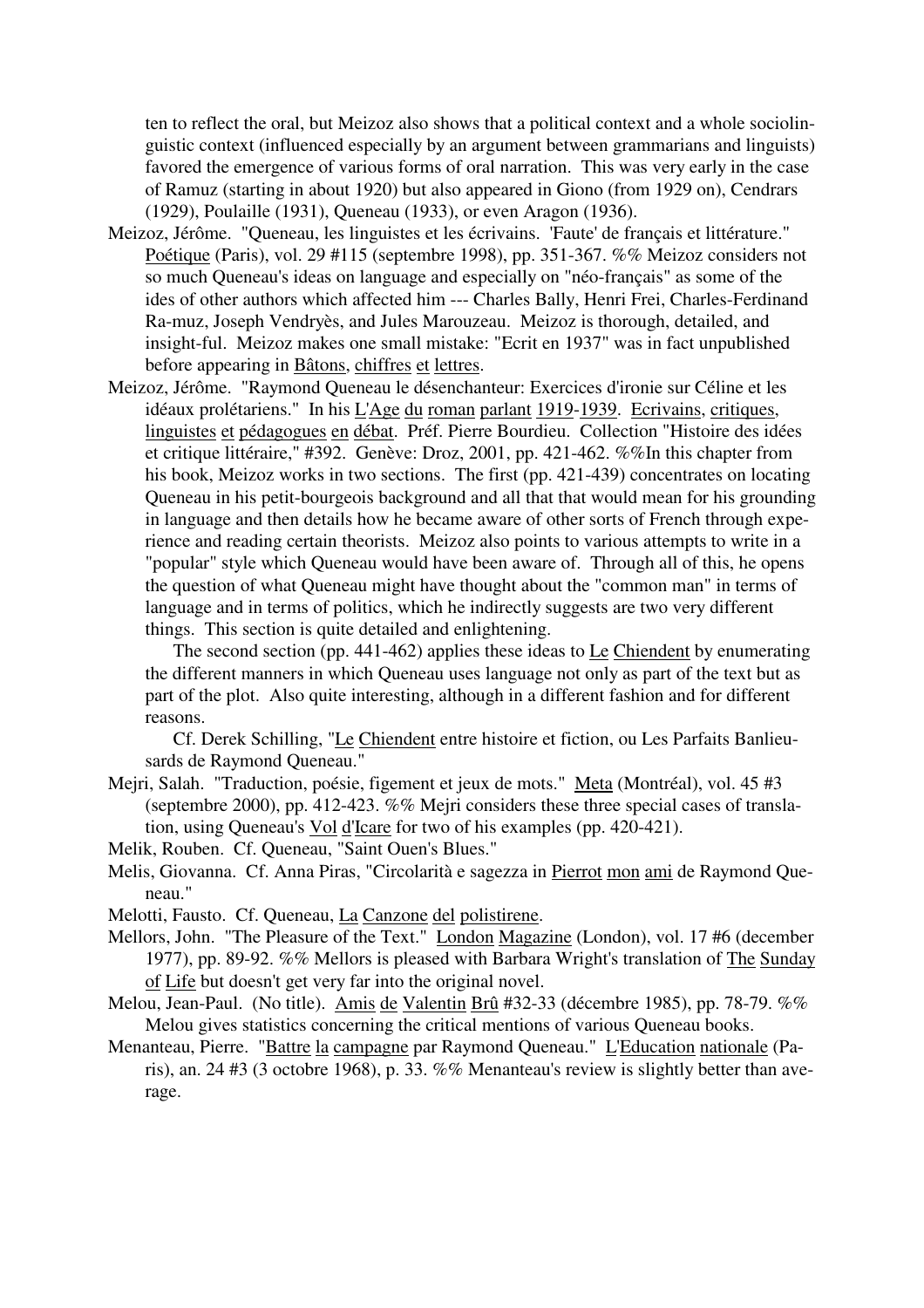Menanteau, Pierre. CR of Battre la campagne. L'Education (Paris), an. 24 #3 (3 octobre 1968), p. 33. %% Menanteau gives a positive but short review.

- Menanteau, Pierre. CR of Battre la campagne. Les Livres (Paris), vol. \* #152 (décembre 1968), p. 16. %% This is the same text as in the preceding entry, but with an additional sentence at the end.
- Menanteau, Pierre. CR of Pierrot mon ami. Les Livres (Paris), vol. \* #2 (février 1965), p. 15. %% Menanteau compares Queneau to Jules Laforgue in this brief and positive review.
- Menanteau, Pierre. Cf. Queneau, "Le Bon Vieux Temps."
- Menard, Jacques. He wrote under the pseudonym of "Jacques Brenner."

Menchior, Rachel. "Pastel et crayon de couleur." Amis de Valentin Brû #24-25 (janvier 2002),

p. 64. %% This issue was dedicated to André Blavier, who had died on 9 juin 2001.

Men-chior offers this artwork, which has no evident relation to Blavier.

Mendes, Hélder Verças. Cf. Queneau, Exercícios de estilo.

- Mendicutti, Eduardo. CR of Fernando Sánchez Dragó's translation of Zazie en el metro. Estafeta literaria (Madrid), vol. \* #641-642 (1 agosto 1978), pp. 3292-3293. %% Mendicutti concentrates on praising the original novel's solidity and the quality of the translation.
- Meneghelli, Luigi. "Troppo buoni con le donne." Arena ( ), vol. # (8 novembre 1984), p. %% Meneghelli praises Giuseppe Guglielmi's 1984 translation of On est toujours trop bon avec les femmes in a rather longer article than usual but without much attention to the quality of this translation.
- Meneghetti, Maria Luisa. "L'Essai en roman." Strumenti critici (Torino), an. 4 #2 (mai 1989), pp. 209-221. %% On p. 213 Meneghetti cites Queneau's "Ecrit en 1937" concerning the two levels of the Greek language and the origin of Le Chiendent. She refers to parallels in other novels in the subsequent pages of the article.
- Meneses, Guillermo. "Zazie Queneau." El Universal (Caracas), an. 50 #17870 (1 marzo 1959), p. 4. %% Meneses gives a thoughtful review of the French original of Zazie dans le métro.
- Menichelli, Gian Carlo. Cf. Carolina Diglio, "Testo come pretesto"; Annamaria Tango, "Queneau e il problema del doppio."
- Ménil, René. "De Quelques Avancées de l'esthétique littéraire." In Carrefour de cultures. Mélanges offerts à Jacqueline Leiner. Collection "Etudes littéraires françaises," #55. Ed. Régis Antoine. Tübingen: Gunter Narr Verlag, 1993, pp. 11-15. %% Ménil has only slightly more than a mention of Queneau's revolutionary Exercices de style.
- Menn, Lise. Cf. Ann M. Peters and Lise Menn, "False Starts and Filler Syllables: Ways to Learn Grammatical Morphemes."
- Mennesson, Danielle. "La Scandaleuse Dictée qui a fait sursauter le vice-président du Sénat."

France-soir (Paris), an. \* #\* (6-7 octobre 1974), p. 6. %% Mennesson reviews the question of the problematic dictée and sides against the teacher. Cf. Pierre Weber, Question et réponse à l'Assemblée nationale for all the related articles.

Mercié, Jean-Luc. "L'Ecrit et le trait." Connaissance des arts (Paris), vol. \* #32 (avril 1982), pp. 44-53. %% This is on authors who paint and painters who write, with the reproduction of one of Queneau's art works on p. 50.

Mercier, Christophe. "Les Romans de Queneau." Commentaire (Paris), vol. 25 #99 (automne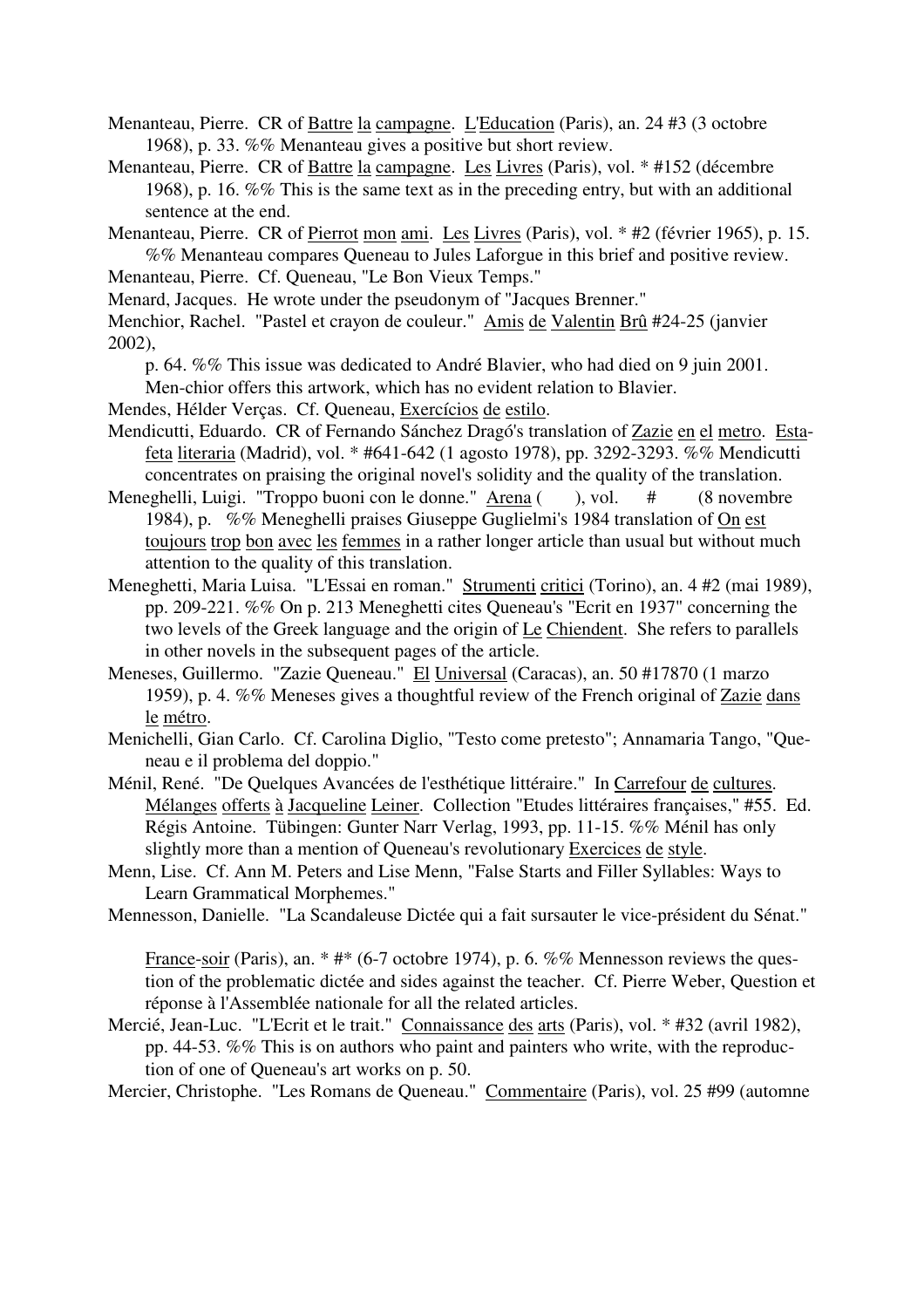2002), pp. 735-737. %% Mercier, in reviewing Les Oeuvres complètes de Raymond Queneau (vol. II), passes each of Queneau's novels in review separately and makes a comment on their relative value and interest to the uninitiated.

Mercier, Vivian. "James Joyce and French Literature." Cahiers irlandais (Lille), vol. \* #2-3 (\* 1974), pp. 215-227. %% There are several references to Queneau's work on pp. 223-224.

Mercier, Vivian. "James Joyce and the French New Novel." Tri-Quarterly (Chicago), vol. \* #8

(winter 1967), pp. 205-219. %% Mercier makes several references to Queneau, James Joyce, and surrealism.

Mercier, Vivian. "My Life in the New Novel." The Nation (New York), vol. 202 #15 (11 april

1966), pp. 434-436. %% Mercier considers the "nouveau roman" authors, with some interesting touches on Queneau (and especially on his psychotherapy).

Mercier, Vivian. The New Novel From Queneau to Pinget. New York: Farrar, Straus, and Giroux, 1971. %% There are many short references to Queneau beyond the chapter devoted to him. Passages from Mercier's previous articles reappear in this book quite regularly. Cf. Tom Bishop, "After That One Great Innovator"; Thomas Lask, "Fiction in an Age of Suspicion"; Laurent LeSage, CR of Vivian Mercier's The New Novel From Queneau to Pinget; Edouard Morot-Sir, CR of Vivian Mercier's The New Novel From Queneau to Pinget; Ruth Z. Temple, CR of Vivian Mercier's The New Novel From Queneau to Pinget; Arnold Weinstein, "The New Novel: Analyzed."

Mercier, Vivian. "Raymond Queneau: The First New Novelist?" Esprit créateur (Lawrence, Kansas), vol. 7 #2 (summer 1967), pp. 102-112. %% This article is almost completely reproduced in his book.

Merckx, Jean-Claude. "Le Formalisme de Queneau dans Loin de Rueil." Mémoire de licence.

Bruxelles: Université libre de Bruxelles, 1967. %% Merckx concentrates on the "rigueur" and "gratuité" of Queneau's language.

- Mercuri, Catarina. "La Saison des amours." Le Monde (Paris), an. 54 #16685 (20 septembre 1998), "Télévision - Radio - Multimédia," p. 29. %% Mercuri describes a radio show of 20 10-minute segments dedicated to Queneau. Cf. Anonymous, "Raymond Queneau revisité."
- Mercoeur, Antoine. "La Radio. Nice en direct." Les Nouvelles littéraires (Paris), an. 47 #2174 (22 mai 1969), p. 13. %% Cf. Anonymous, "Centons de province"; Michel Laclos, "Ohé! les centonniers!"; Jean-Michel Pochet, "Eponge Queneau?"
- Merkl, Heinrich. CR of Alessandra Ferraro's Raymond Queneau: L'Autobiografia impossible.

Archiv für das Studium der neueren Sprachen und Literaturen (Braunschweig), vol. 241 #1 (\* 2004), pp. 235-236.

- Merlan, Denis. Cf. André Halimi and Denis Merlan, "Queneau a reconnu 'sa' Zazie parmi 600 fillettes."
- Merleau-Ponty, Maurice. Cf. A. B., "L'Existentialisme en bonnet carré"; Astrid Bouygues and Daniel Delbreil, "Claude Simonnet face à l'homme Raymond Queneau," p. 28; Barry Cooper, "Hegel and the Genesis of Merleau-Ponty's Atheism"; B. D., "M. Merleau-Ponty a magistralement commencé son cours de philosophie"; Louis Martin-Chauffier, "Depuis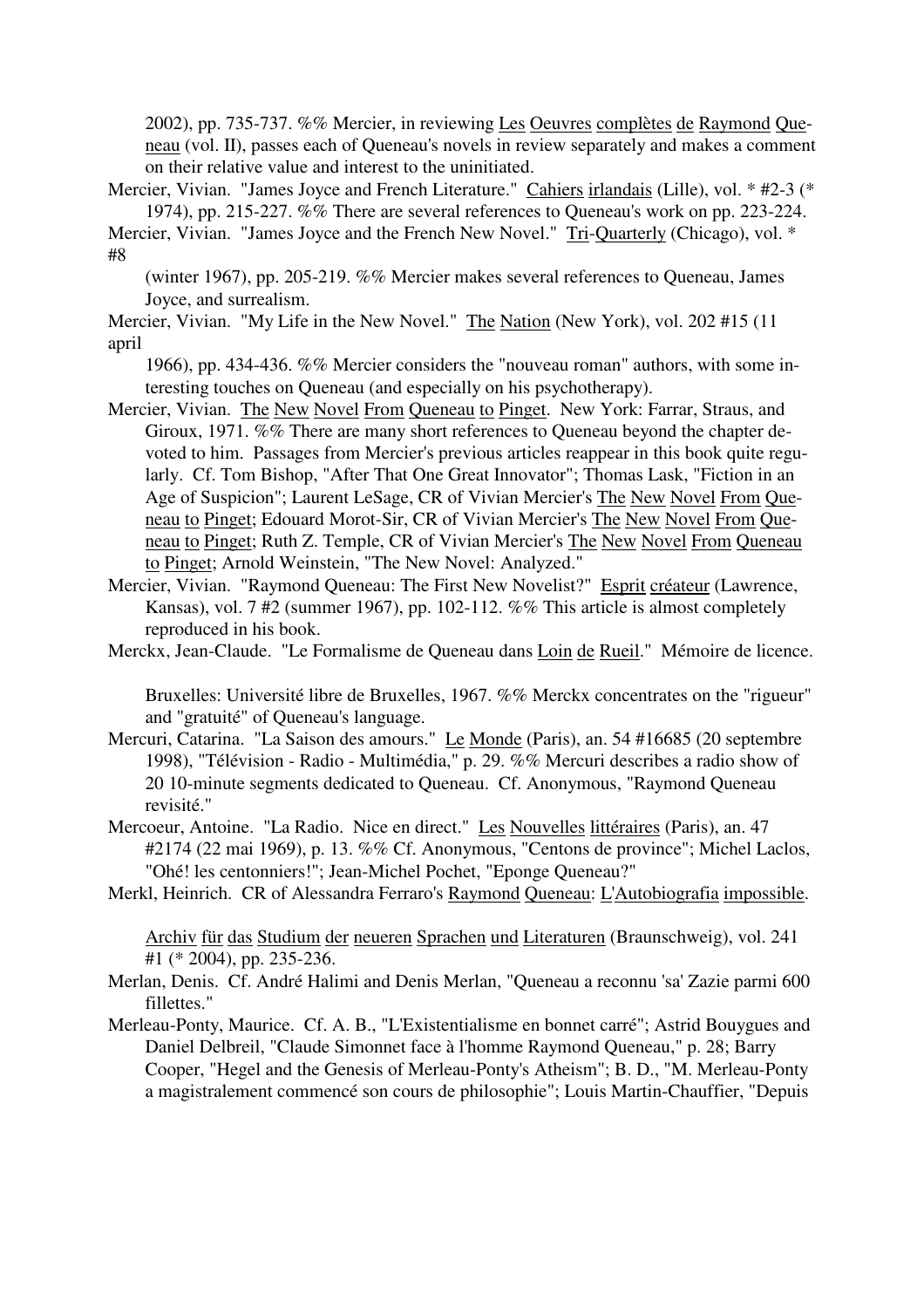hier avec le professeur Merleau-Ponty ... la philosophie existentialiste est autorisée au Collège de France"; Pierre Mazars, "Maurice Merleau-Ponty dans la chaire de Bergson."

- Merlet, J. F. Louis. CR of Gueule de Pierre. Dernières Nouvelles du dimanche (Strasbourg), an. # (17 novembre 1934), p.
- Merlet, J. F. Louis. CR of Gueule de Pierre. Journal de Thann (Thann, Haut-Rhin), an. # (26 novembre 1934), p.
- Merlin, Janine. "Allo...! Champs-Elysées." Avenir de Cannes et du Sud-Est (Cannes), an. 6 #8 (8 janvier 1949), p. 1. %% Merlin announces the formation of an "académie de l'érotisme," and Vian and Queneau are first on the list of founders.
- Merlin, Olivier. "De la Rolls à la motocyclette: A chaque engin son mythe." Le Monde (Paris),

an. 25 #7388 (17 août 1968), p. iii. %% There is just a reference to the "autobus" of Exercices de style.

- Merlin, Olivier. "La Rentrée des Noctambules." Le Monde (Paris), an. 8 #2080 (3 octobre 1951), p. 9. %% Merlin writes on the fall opening of the various Paris night club shows and concentrates on different acts at the cabaret of "Gilles." He mentions, among other names, Boris Vian and Michel de Ré, but he stresses Mouloudji's interpretation of "Si tu t'imagines, fillette, fillette."
- Merlin, Olivier. "La Rentrée des Noctambules." Le Monde (Paris), an. 57 #17631 (3 octobre 2001), "Le Monde des livres," p. 20. %% This is a reprint of the article appearing exactly 50 years previously but it is only two thirds the size of the original and neglects to mention Vian.
- Merlin, Olivier. "La Revue de Roland Petit au Théâtre de Paris." Le Monde (Paris), an. 13 #3635 (30 septembre 1956), p. 6. %% Merlin's analysis of the "Revue des Ballets de Paris" is detailed and negative, but he does have a few kind words for Queneau's lyrics for "Le vélo magique."
- Merrim, Stephanie. "A Secret Idiom: The Grammar and Role of Language in Tres Tristes Tigres." Latin American Literary Review (Pittsburgh, Pennsylvania), vol. 8 #16 (springsummer 1980), pp. 96-117. %% Merrim refers (pp. 109-110) to a similarity of process with Queneau's Exercices de style. Cf. Kenneth E. Hall, "Zazie and the Tigers"; Suzanne Jill Levine, "La Escritura como traducción: Tres Tristes Tigres y una Cobra"; John Lipski, "Paradigmatic Overlapping in Tres Tristes Tigres"; Leonard Orr, "Random Verbal Generators and Verbal Constraints in Fiction."
- Méry, Christine. "Bonheur gustatif: Raymond Queneau à Châtellerault." Amis de Valentin Brû

#34-35 (juillet 2004), pp. 131-132. %% Méry describes a "literary dinner" held on 29 avril 2003 in the city library of Châtellerault (Vienne). The participants "ordered" items from a menu, and actors came to the table to interpret brief quenular texts. Cf. also Amis de Valentin Brû #34-35 (juillet 2004), p. 35.

Méry, Christine. "De Quelques Résurgences familiales dans l'oeuvre romanesque de Raymond

Queneau." In Raymond Queneau: Le Mystère des origines. Ed. Yves Ouallet. Rouen: Publications des Universités de Rouen et du Havre, 2005, pp. 51-62. %% Méry analyzes the manner in which the characters of Loin de Rueil relate to each other and to each other's identities.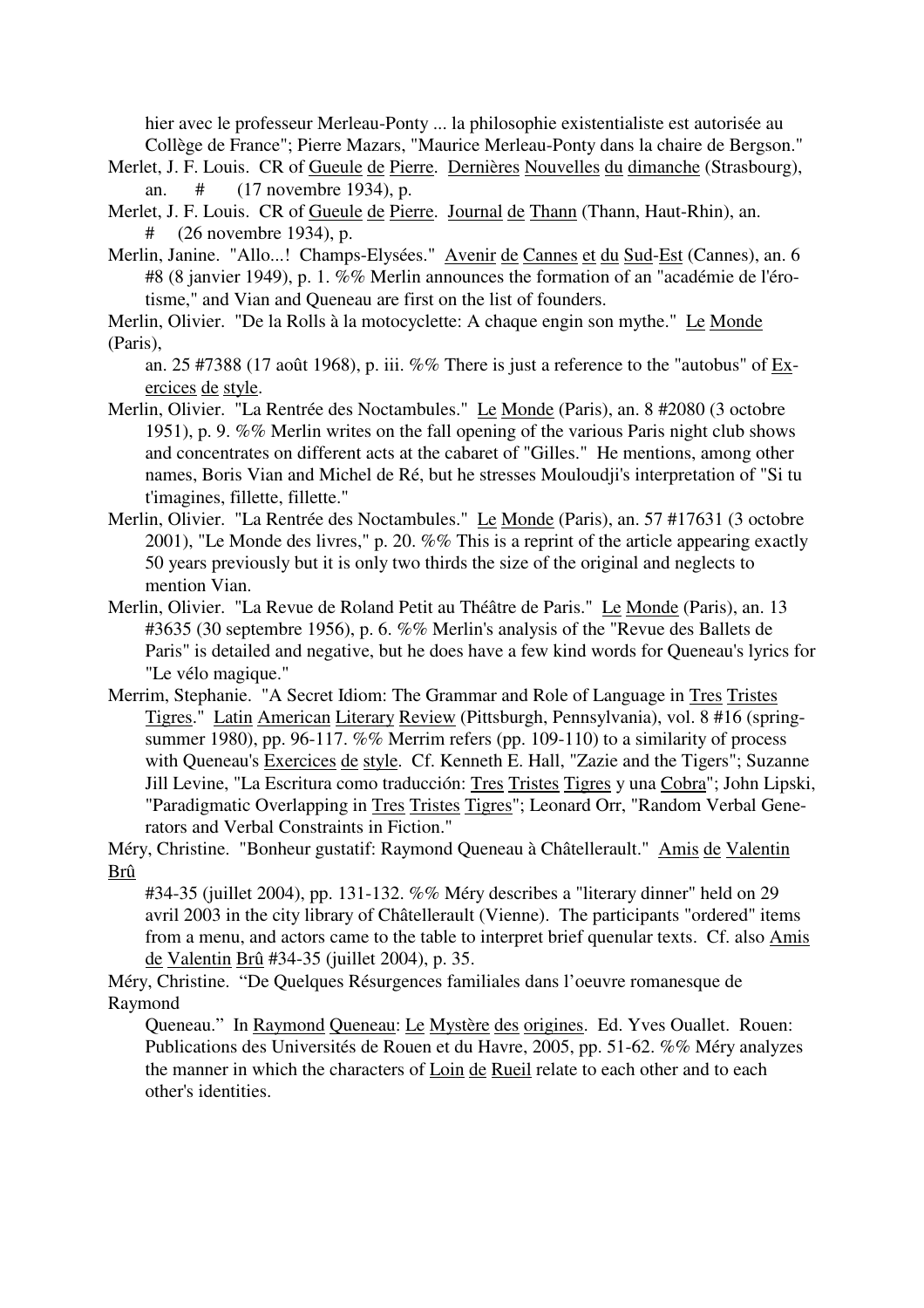- Méry, Christine. "Deux Lettres." Amis de Valentin Brû #28-31 (juillet 2003), pp. 367-371. %% Méry offers two letters with rocambalesque titles to discuss Queneau's presence first in Jim Thompson's 1275 âmes and in Jean-Bernard Pouy's 1280 âmes and then in Perec's 53 Jours and in Roland Brasseur's Le Cinquante-quatrième jour. All of this is in the context of the "Pierre de Gondol" concept.
- Méry, Christine. "Du latin 'seminare'." Amis de Valentin Brû #4 (octobre 1995), pp. 35-41. %% Méry, who was responsible for organizing most of the contributions to this issue, here describes the usual format and tenor of the seminar.
- Méry, Christine. "En Sortant de l'école." Amis de Valentin Brû #26-27 (octobre 2002), pp. 56-61. %% Méry reviews five of the small works devoted to Queneau's Les Fleurs bleues and designed to help students pass their baccalauréat. She takes Sylvie Cassayre (Les Fleurs bleues de Raymond Queneau) to task for misinformation in her bibliography but finds the work worthwhile. She thinks that the choice of "ludique" as a key to Philippe Douet's Raymond Queneau. Les Fleurs bleues: 40 questions, 40 réponses, 4 Etudes is a mistake, although she does find some positive qualities to the work. Méry does not care much for the basic structure of Corinne François, Raymond Queneau. Les Fleurs bleues or for the depth to which the author penetrates. Romain Lancrey-Javal's Les Fleurs bleues: Queneau. Etude de l'oeuvre is, in her opinion, a very mixed bag, as is Alain Ques-nel's Premières Leçons sur "Les Fleurs bleues" de Raymond Queneau.
- Méry, Christine. "Mon Oncle et quelques autres." Amis de Valentin Brû #40-42 (décembre 2005), pp. 23-35. %% Méry outlines how Queneau's uncles from the Touraine reappear in his fiction in various ways. This is part of the "actes" of the "Solennel Emmerdement de la ruralité" colloquium held at Saint-Epain (Indre-et-Loire, near Tours) on 13-15 septembre 2003.

Méry, Christine. "Noms d'artistes dans Pierrot mon ami." Amis de Valentin Brû #28-31 (juillet

2003), pp. 137-143. %% After pointing out elements in the "décor" of l'Uni-Park, Méry proceeds to note the play of meaning in the varying names of the various characters. She sketches, in her conclusion, some idea of what this might mean for the impact of the text on the reader.

- Méry, Christine. "L'Onomastique dans les romans de Raymond Queneau." Thèse doctorale. Directrice Claude Debon. Paris: Université de Paris III (Sorbonne nouvelle), 1992. %% Méry does a most thorough job of considering all aspects of personal names in Queneau's novels, especially their significance for the characters' personalities but also for the structures of the novels.
- Méry, Christine. "Raymond Queneau, un personnage difficile à cerner." In Le Personnage dans l'oeuvre de Queneau. Ed. Daniel Delbreil. Paris: Presses de la Sorbonne nouvelle, 2000, pp. 33-44. %% Méry traces two ideas in Queneau, that of Hercules in his personal symbolism and in certain of his works and that of the red "philosopher's stone," especially in regard to certain of his characters. She finds many ramification and co-incidences.
- Méry, Christine. "Tradition et innovation dans l'oeuvre romanesque de Raymond Queneau." Mémoire de DEA. Directeur Daniel Leuwers. Tours: Université François Rabelais, 1985. %% Méry spreads herself rather thin in looking at eight novels in this short work.
- Méry, Christine. Cf. Daniel Delbreil, "Pour 2003, un premier colloque au Havre, cela s'entend (28 et 29 mars 2003)"; Paul Souffrin, "Saint-Epain, 13-15 juin 2003."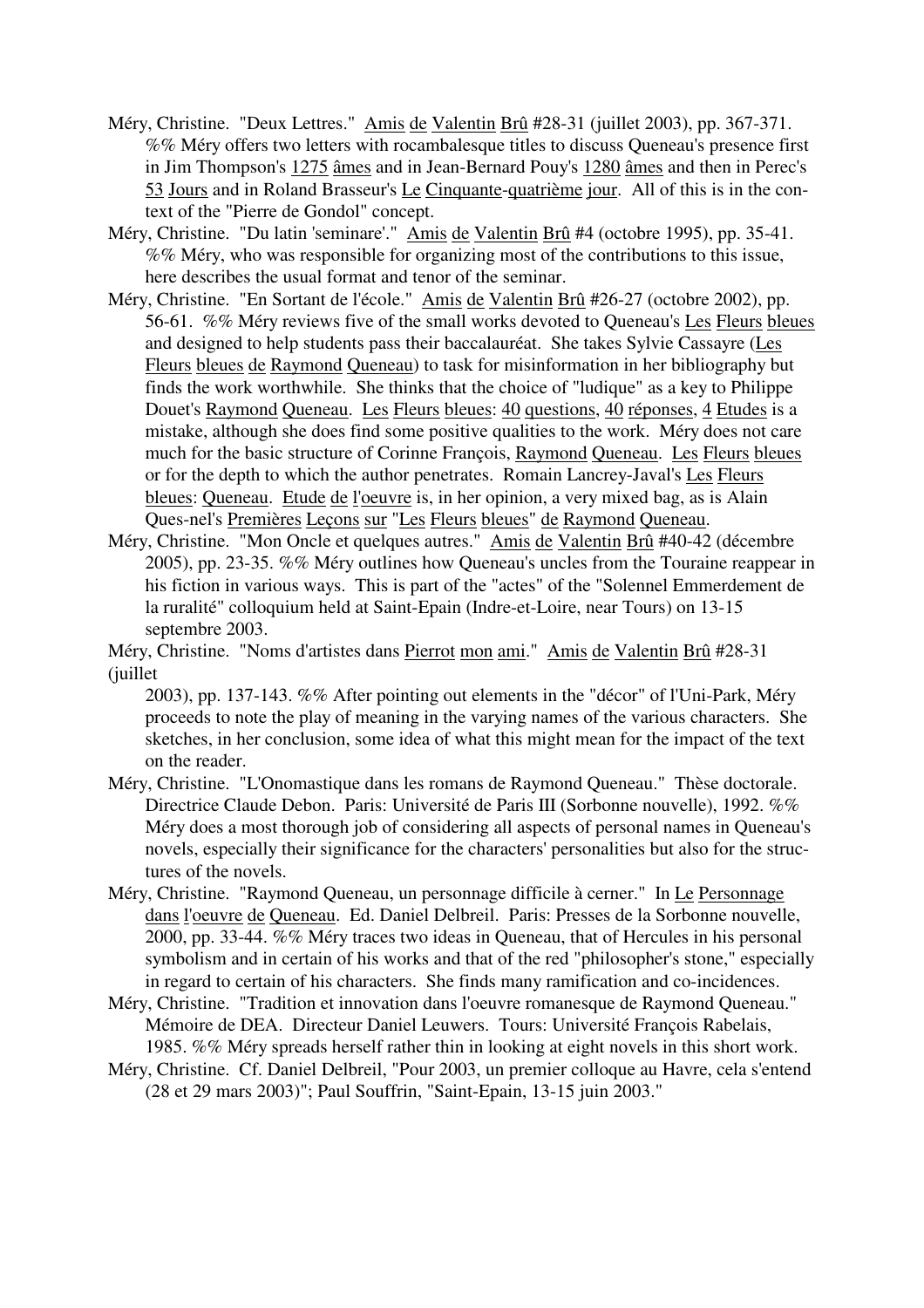- Méry, Christine, and Eric Beaumatin. "Introduction." Amis de Valentin Brû #40-42 (décembre 2005), pp. 17-20. %% The authors open the collection of papers given at the "Solennel Emmerdement de la ruralité" colloquium (Saint-Epain, 13-15 septembre 2003) with an overview of Queneau's attitude towards the rural.
- Méry, Christine, and Eric Beaumatin. "Remerciements." Amis de Valentin Brû #40-42 (décembre 2005), pp. 7-8. %% The authors list the various events of the "Solennel Emmerdement de la ruralité" colloquium (Saint-Epain, 13-15 septembre 2003) and those responsible for them.
- Messac, Ralph. "A midi, Paris comptera un Goncourt de plus... pour remplacer Léo Larguier."

Le Populaire de Paris (Paris), an. 30 #8388 (12 mars 1951), p. 2. %% Messac mentions some of the possible candidates, including Queneau.

- Messac, Ralph. CR of Le Dimanche de la vie. La République du Var (Toulon), an. # (15 mars 1952), p.
- Messac, Ralph. CR of Le Journal intime de Sally Mara. Le Populaire de Paris (Paris), an. 28 #8080 (15 mars 1950), p. 2. %% Messac is fairly brief but he reveals the true author.
- Messac, Ralph. "Géométrie et chimie peuvent aussi engendrer le délire poétique." Le Populaire (Paris), an. \* #8347 (23 janvier 1951), p. 4. %% Messac gives just a popular look at the Petite Cosmogonie portative.
- Messac, Ralph. "Raymond Queneau est le dixième Goncourt." Le Populaire de Paris (Paris), an. 30 #8389 (13 mars 1951), pp. 1 and 4. %% Messac gives a relatively ordinary short presentation of the new Academy member.
- Messadié, Gérald. "Un Ravissant 'Omajakeno'." Jours de France (Paris), an. \* #628 (26 novembre 1966), p. 199. %% This is a review of the Griliquez record; cf. Eve Griliquez and Brigitte Sabouraud, "Omajakeno ou 'Si tu t'imagines'."
- Messerli, Douglas. Cf. Queneau, Children of Claye: Extract.
- Métail, Michèle. "Cinquante Poèmes corpusculaires." In La Bibliothèque oulipienne. Ed. Jacques Roubaud. Vol. 2. Paris: Ramsay, 1987, pp. 275-303. %% Métail gives a series of minimalist poems after explaining her methodology. This was reprinted in the 3-vol. Seghers edition, vol. 2, pp. 275-303.
- Métail, Michèle. "Cinquante Poèmes oligogrammes." In La Bibliothèque oulipienne. Ed. Jacques Roubaud. Vol. 3. Paris: Seghers, 1990, pp. 283-336. %% Starting with fifty clichés, Métail composes a short poem for each one using only the letters included in the cliché.
- Métail, Michèle. "Cinquante Poèmes oscillatoires." In La Bibliothèque oulipienne. Ed. Jacques Roubaud. Vol. 2. Paris: Ramsay, 1987, pp. 339-365. %% Métail offers a number of short poems based on contrasting elements. This was reprinted in the 3-vol. Seghers edition, vol. 2, pp. 339-365.
- Métail, Michèle. "Filigranes." In La Bibliothèque oulipienne. Ed. Jacques Roubaud. Vol. 2. Paris: Ramsay, 1987, pp. 305-337. %% Métail presents certain enigma-poems: a series of words from clichés, followed by the word common to all those clichés. This was reprinted in the 3-vol. Seghers edition, vol. 2, pp. 305-337.
- Métail, Michèle. "Inventaire de quelques travaux sur la lettre." Trousse-livres (Paris), vol. \* #52 (août-septembre 1984), pp. 30-33. %% Métail writes on some most unusual ways in which the alphabet has been used to create literature. She adds to this her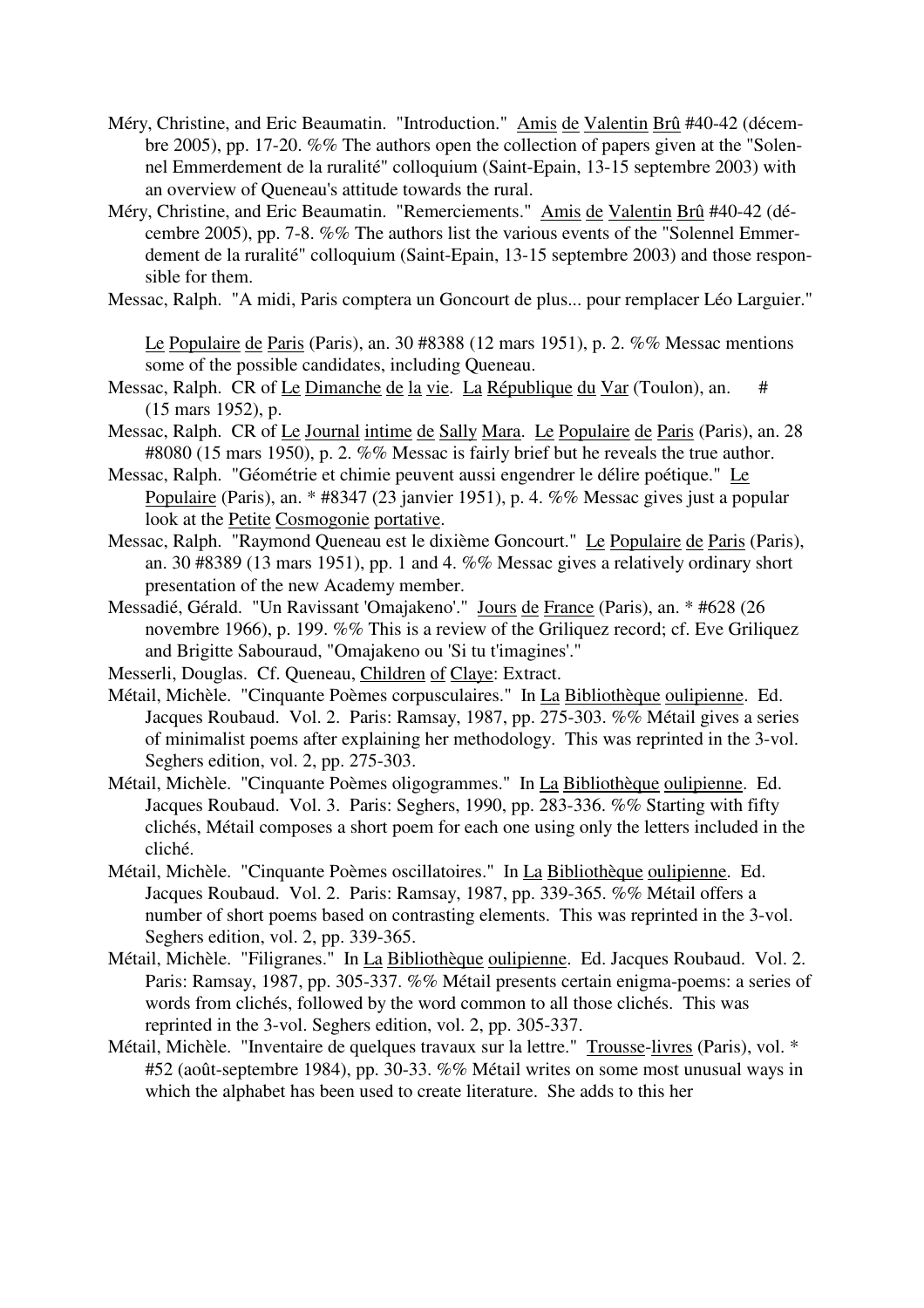"argumentaires" #5 and #6.

Métail, Michèle. "Petit Atlas géo-homophonique des départements de la France métropolitaine

et d'outre-mer." In La Bibliothèque oulipienne. Ed. Jacques Roubaud. Vol. 3. Paris: Seghers, 1990, pp. 23-48. %% Métail produces homophonic phrases/sentences out of the most important cities in each department in mineralogical order.

- Métail, Michèle. "Une Petite Musique chinoise." Lectures de Raymond Queneau (Limoges), vol. \* #1 (décembre 1987), pp. 69-83. %% This is an interesting article on Morale élémentaire by a member of the Oulipo. Cf. Anonymous, "Oulipo"; Héloïse and Jacques Neefs, "Contraintes et combinatoires."
- Métail, Michèle. "Portraits-robots." In La Bibliothèque oulipienne. Ed. Jacques Roubaud. Vol. 2. Paris: Ramsay, 1987, pp. 45-72. %% Métail groups certain clichés describing people in such a manner as to describe certain sorts of individuals (the architect, the doctor, etc.). This was reprinted in the 3-vol. Seghers edition, vol. 2, pp. 45-72.
- Métail, Michèle. Cf. Marc Lapprand, "Du statut critique de l'Oulipo"; Queneau and André Blavier, Lettres croisées 1949-1976, p. 328; Nadine Vasseur, "On est toujours trop bon avec les oulipotes."
- Metzner, Joachim. "Die Bedeutung physikalischer Gesetze für die Literatur." Deutsche Vierteljahresschrift für Literaturwissenschaft und Geistesgeschichte (Stuttgart), vol. 53 #1 (märz 1979), pp. 1-34. %% This has only a brief reference to Petite Cosmogonie portative on p. 30.
- Meudal, Gérard. "Bain turc." Libération (Paris), an. \* #3718 (6 mai 1993), p. 26. %% Meudal comments, among other things, on a translation of Zazie dans le métro into Turkish done by Tahsin Yüsel. It is not clear that this translation was ever published.
- Meudal, Gérard. "Un Homme nommé Queval." Libération (Paris), vol. \* #2975 (15 décembre 1990), p. 33. %% Meudal reviews Jean Queval's life just after his death.
- Meunier, Jacques. "Les Pois sauteurs du Mexique." In Ecrits d'ailleurs: Georges Bataille et les

ethnologues. Ed. Dominique Lecoq and Jean-Luc Lory. Paris: Editions de la Maison des sciences de l'homme, 1987, pp. 205-212. %% This has a brief reference (p. 207) to what I think is the potlatch scene in Saint-Glinglin; cf. Meunier, "Queneau cannibale."

Meunier, Jacques. "Queneau cannibale." Magazine littéraire (Paris), vol. \* #228 (mars 1986), pp. 47-48. %% Meunier reviews Saint-Glinglin with notes on Queneau's ethnological side, especially as regards Marcel Mauss.

Meunier, Jacques. "Queneau cannibale." In his Le Monocle de Joseph Conrad. Paris: Editions

la Découverte / Le Monde, 1987, pp. 232-235.

Meurillon, Christian. "Exercice d'anoulipisme: Quelques Règles de syntaxe des Fleurs bleues."

Roman 20-50 (Lille), vol. \* #4 (décembre 1987), pp. 51-62. %% Meurillon suggests an oulipian means of "reading" Les Fleurs bleues.

- Meyer, Martin. Cf. Felix Philipp Ingold, "OuLiPo. Hinweis auf den 'Werkkreis für potentielle Literatur'."
- Meyer-Bagoly, Suzanne. "Devine (ou: sait-on ce qu'on sait dans Le Dimanche de la vie de Raymond Queneau?)." Australian Journal of French Studies (Clayton, Victoria), vol. 40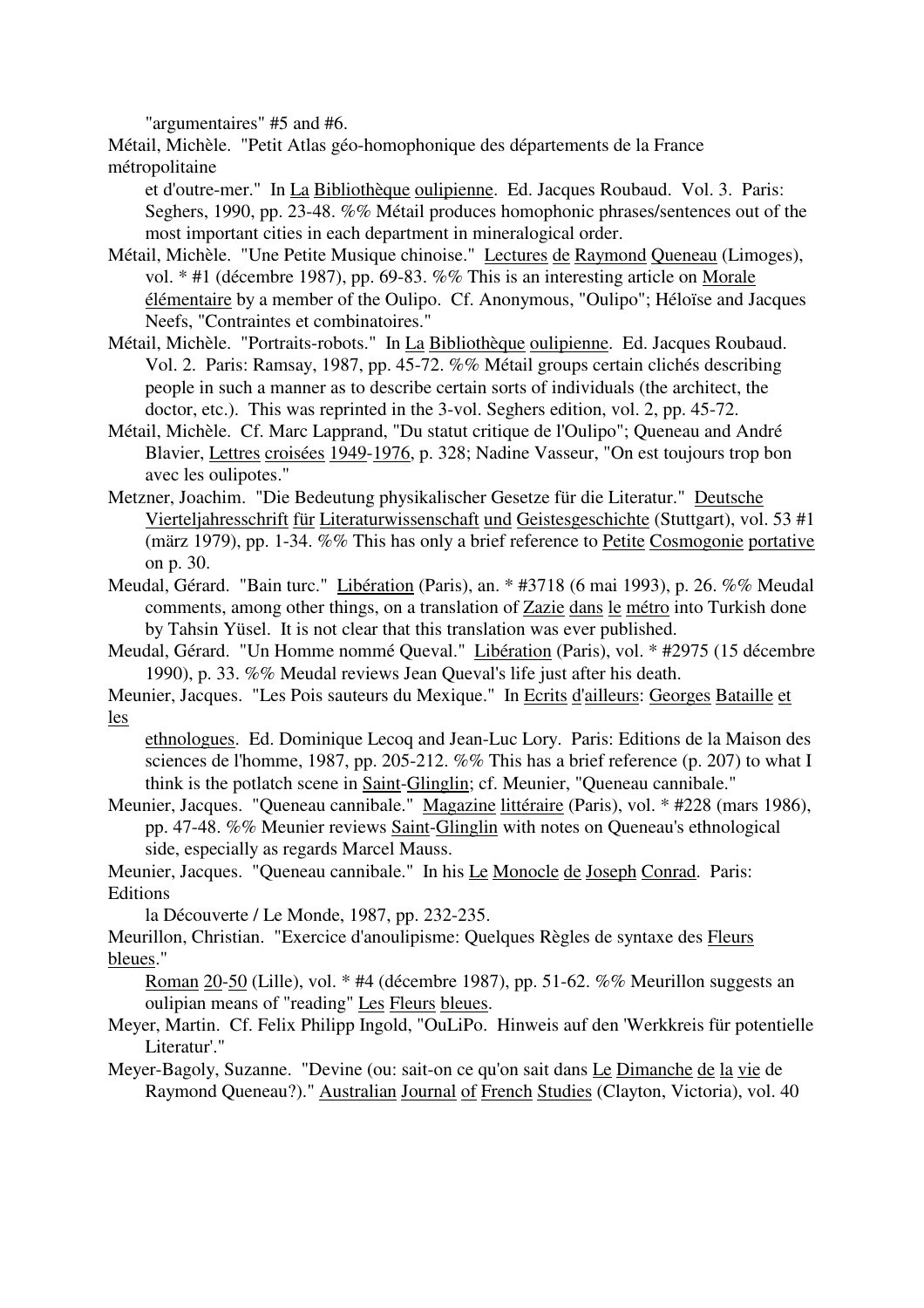#1-2 (january 2003), pp. 81-96. %% Meyer-Bagoly looks at the various ways in which Queneau has introduced unknowing into this text, including ellipses and the whole area of foreseeing the future. Her conclusions have a great deal to say about how we interpret this novel. Cf. Astrid Bouygues and Daniel Delbreil, "Claude Simonnet face à l'homme Raymond Queneau," pp. 45-46.

- Meyer-Bagoly, Suzanne. "Notice." In Queneau's Oeuvres complètes, vol. II. Ed. and pref. Henri Godard. Bibliothèque de la Pléiade. Paris: Gallimard, 2002, pp. 1514-1532. %% Meyer-Bagoly treats of Queneau's Les Derniers Jours. She passes from the origins of the work through Queneau's notes to a first and then a revised manuscript, considers the part of autobiography in the novel, describes the work's geographical context, and lays out its sources and literary references. She ends with a look at the themes of death and history, the significance of the title for Queneau, and the work's reception.
- Meyer-Bagoly, Suzanne. This is the married name of Suzanne Bagoly.
- Micha, René. "Le Cinéma de Queneau." L'Arc (Aix-en-Provence), vol. \* #28 (\* 1966), pp. 59-68. %% Micha gives rare details on Queneau's involvement with cinema. The "Pendant que des cowboys" lines come from Chêne et chien, I.
- Micha, René. "Lettre de Paris." Art International (Lugano, Switzerland), vol. 26 #1 (januarymarch 1983), pp. 61-70. %% Page 69 touches on Jean-Marie Queneau and just mentions his father's Arithmétique.
- Micha, René. Cf. Paul Davay and René Micha, "Queneau au cinéma."
- Michaelis, Rolf. "Parodistische Purzelbäume." Stuttgarter Zeitung (Stuttgart), an. 16 #302 (31 dezember 1960), p. 52. %% CR of Zazie in der Metro in the Eugen Helmlé translation.
- Michaelis, Rolf. Cf. Gerhard Dörr, "Queneau en Allemagne."
- Michaud, Dominique Allan. "La Chapelle muséale du Duc d'Orléans." Nouvelle Revue francaise (Paris), vol. 57 #337 ( $1^{jet}$  février 1981), pp. 159-171. %% This is in reference to Pierrot mon ami; cf. Jean Datain, "Aspects du comique de sonorité"; Jean-Paul Lacroix, Allais-France; Marcel Signac, "La Chapelle des princes poldèves."
- Michaud, Stéphane. Cf. Nathalie Bittoun-Debruyne, "Exercices/ejercicios/ejercicis de/de/d' style/estilo/estil."
- Michaux, Henri. Cf. Anonymous, "Sonnet, c'est un sonnet"; Jean-Pierre Martin, Henri Michaux.
- Michel, Alain. "Imitation et influence de l'antiquité dans la littérature française après 1950." Information littéraire (Paris), vol. 29 #1 (janvier-février 1977), pp. 23-32. %% Michel reviews how Queneau, among others, shows the influence of classical thought and literature.
- Michel, Fernand. Cf. Queneau, Variations typographiques sur deux poèmes de Raymond Queneau.
- Michel, François-Bernard. A la recherche des asthmatiques célèbres. Plaquette, 1990. %% Michel has chosen several writers and gives each one two pages of this pamphlet outlining their symptoms. For Queneau the symptoms are clearly named and divided by dates, and he includes the various sorts of treatment attempted. This is the clearest and most detailed treatment of Queneau's asthma that I have seen. This pamphlet seems to be publicity for an inhaler, not what is ordinarily found in a library, and so appears to be available only at the CDRQ, Grande Pièce 1744.

Michel, François-Bernard. "Raymond Queneau: L'Anti-Rousseau: Un Asthme ontalogique."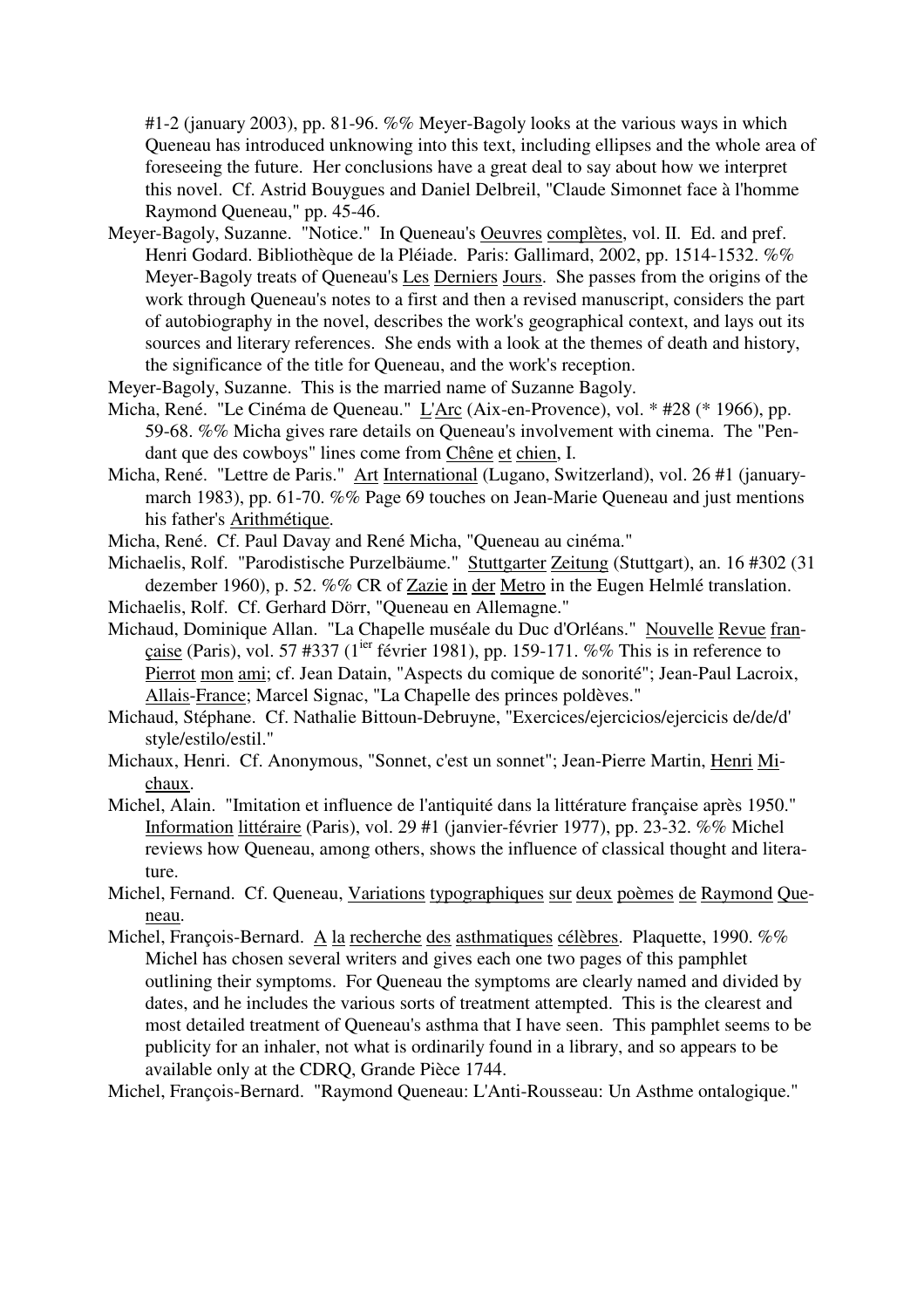Amis de Valentin Brû #22 (mai 1983), pp. 21-32. %% Michel looks somewhat at Queneau's asthma but more especially at its presence in his works.

Michel, François-Bernard. "Raymond Queneau: L'Anti-Rousseau: Un Asthme ontalogique." In

his Le Souffle coupé: Respirer et écrire. Paris: Gallimard, 1984, pp. 27-40. %% This is identical to his article of the same name. Cf. Esculape, "Asthme et littérature"; Noëlle Loriot, "Le Langage de l'asthme."

Michel, Hugues. "Chêne et chien: L'Autobiographie en question." Travail universitaire. Paris:

Université de Paris III, 2002.

Michel, Jacqueline. "Zazie dans le métro." Le Parisien libéré (Paris), an. 17 #5023 (1<sup>ier</sup>) novem-

bre 1960), p. 7. %% Michel is quite enthusiastic about the film, but she does see some of the criticism it displays.

Michel, Karl Markus. "Napoléon mon cul." Neue Deutsche Hefte (Gütersloh), vol. \* #80 (märz 1961), pp. 1136-1137. %% CR of Eugen Helmlé's German translation of Zazie in der Metro. Cf. Gerhard Dörr, "Queneau en Allemagne."

Michel, Louis. Cf. Paul Miclau, "Structure et information dans Exercices de style de

Raymond

Queneau."

- Michel, Marc. "A propos du conte fantastique." Nouvelle Revue française (Paris), vol. 19 #110 (février 1962), pp. 299-305. %% There's merely a Zazie-style statement on p. 305.
- Michel, Marcelle. "A l'écoute de France-Culture." Le Monde (Paris), an. 22 #6478 (11 novembre 1965), p. 17. %% Michel merely mentions a "journée Queneau," probably the one described in her "Comme il vous plaira Raymond Queneau."
- Michel, Marcelle. "Comme il vous plaira Raymond Queneau." Le Monde (Paris), an. 22 #6444 (2 octobre 1965), p. 17. %% This is a fairly good description of the contents of the "journée Queneau" program in the "France Culture" radio series "Comme il vous plaira." Cf. Claude Debon, "Raymond Queneau et la chanson"; Pierre Hahn, "Comme il vous plaira Raymond Queneau"; Jean-Pierre Longre, Raymond Queneau en scènes, p. 98; Roger Pillaudin, "Gros Plan sur Raymond Queneau."
- Michel, Marcelle J. "Sur la chaîne France III: Du 'Fleuve' à 'Peter Ibbetson'." Le Monde (Paris), an. 19 #5513 (9 octobre 1962), p. 15. %% Michel comments on two radio adaptations and contrasts the very different way that they were done. While she seems to prefer "Peter Ibbetson," she does not withhold criticism.
- Michel, Raymond. Cf. Paul Souffrin, "Les Préfaces de Raymond Queneau."
- Michelson, David. "Zazie dans le métro: Raymond Queneau linguiste des Parigots et la belle langue françoise." PhD at Cornell University (Ithaca, New York), 1969. Dissertation Abstracts International, vol. 30 #12 (june 1970), p. 5431-5432-A. %% Michelson looks only at the various aspects of language in Zazie dans le métro.
- Michot-Dietrich, Hela. CR of Jacques Bens' Adieu Sidonie. French Review (Baltimore), vol. 44 #2 (december 1970), pp. 410-411. %% Michot-Dietrich states that Bens has imitated Queneau's Exercices de style in one aspect of his novel.
- Miclau, Paul. "Structure et information dans Exercices de style de Raymond Queneau." In Le Réel dans la littérature et dans la langue: Actes du X<sup>e</sup> Congrès de la Fédération interna-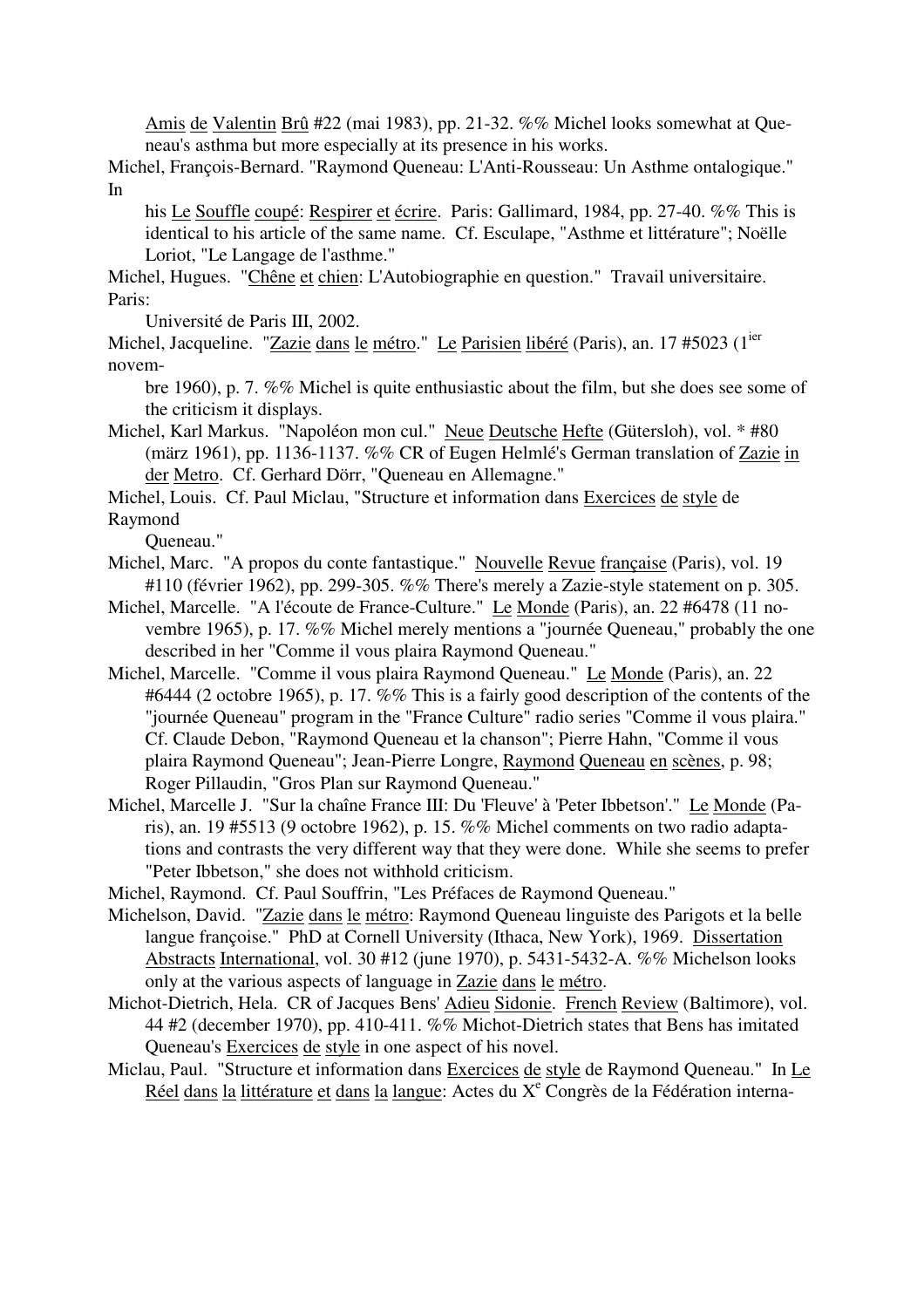tionale des langues et littératures modernes. Ed. Paul Vernois. Paris: Librairie C. Klincksieck, 1967, p. 221. %% This is a digest of the following item.

- Miclau, Paul. "Structure et information dans Exercices de style de Raymond Queneau." In Mélanges à la mémoire de Louis Michel. Montpellier: Université Paul-Valéry, 1979, pp. 345-358. %% Miclau looks at the sorts of information vehiculated by the three "langues" which he finds in the Les Exercices de style and by the structure(s).
- Miège, Denise. Cf. Queneau, Réponse à une enquête de Claude Bonnefoy et Denise Miège, "Y-a-t-il encore une avant-garde?"

Mielczareck, Elodie. "Raymond Queneau, l'enfant de la Grande Guerre: De l'émotion à la déri-

sion, ou comment Raymond Queneau introduit le motif de l'angoisse existentielle." Mémoire de maîtrise. Directeur Daniel Delbreil. Paris: Université de Paris III (Sorbonne nouvelle), 2006. %% [This work is available at the Centre de recherches "L'Esprit nouveau en poésie"; Institut de littérature française; université de Paris III; 13, rue de Santeuil, 75005. It will be necessary to contact Professeur Daniel Delbreil beforehand in order to receive authorization.]

- Mignon, Paul-Louis. "Premières." Action (Paris), vol. \* #133 (18 avril 1947), p. 10. %% Mignon finds En passant rather weak.
- Mignon, Paul-Louis. Cf. Queneau, "Un des meilleurs prosateurs de notre temps..."
- Migot, Jean-Stéphane. "Zazie à la radio." Le Monde (Paris), an. 50 #15501 (27 novembre 1994), "Radio - Télévision," p. 19. %% Migot's title is the only relation that this review of a radio program has to Queneau.
- Miguel, André. CR of Claude Simonnet's Queneau déchiffré. Nouvelle Revue française (Paris), vol. 20 #118 (octobre 1962), pp. 707-709. %% Miguel writes of Simonnet's book almost without mentioning him, concentrating instead on the nature of Le Chiendent's structure and style but even there not mentioning the work's novelty, plot, or characters.
- Miguel, André. "Raymond Queneau Guy de Bosschère Vahé Godel." Le Journal des poètes (Bruxelles), vol. 37 #3 (avril 1967), pp. 16-17. %% This is a general review of Courir les rues.
- Miguet-Ollagnier, Marie. Cf. Regina Lubas-Bartoszynska, "Raymond Queneau. Le Moi intellectuel dans les Journaux"; Alison Rice, CR of Bertrand Degott and Marie Miguet-Ollagnier's Ecritures de soi: Secrets et réticences.
- de Mijolla, Alain. "La Psychanalyse en France." In Histoire de la psychanalyse. Ed. Roland Jaccard. Vol. 2. Paris: Hachette, 1982, pp. 5-118. %% De Mijolla just uses four lines from Chêne et chien (starting with "Je me couchai sur un divan") on p. 5 as an epigraph and then refers to Queneau on pp. 31 and 33 without much significance.
- Millau, Christian. "Françoise Sagan: 'Je ne crois pas que les jeunes filles existent'." Bulletin de

Paris (Paris), an. 7 #59 (26 novembre 1954), p. 10. %% This just has a photo to mark the beginning of the distribution of the Frères Jacques record of Les Exercices de style.

- Millepierres, François. "Exercice illégal du langage." Combat (Paris), an. \* #5284 (22 juin 1961), p. 6. %% Millepierres just indicates Queneau's phonetic spelling in passing.
- Millau, Christian. "Au Guignol Drouant." Bulletin de Paris (Paris), an. 7 #113 (8 décembre 1955), p. 10. %% Millau "reports" on a Goncourt prize-selection dinner.
- Miller, Henry. The Books in My Life. New York: New Directions, 1952. %% Miller just lists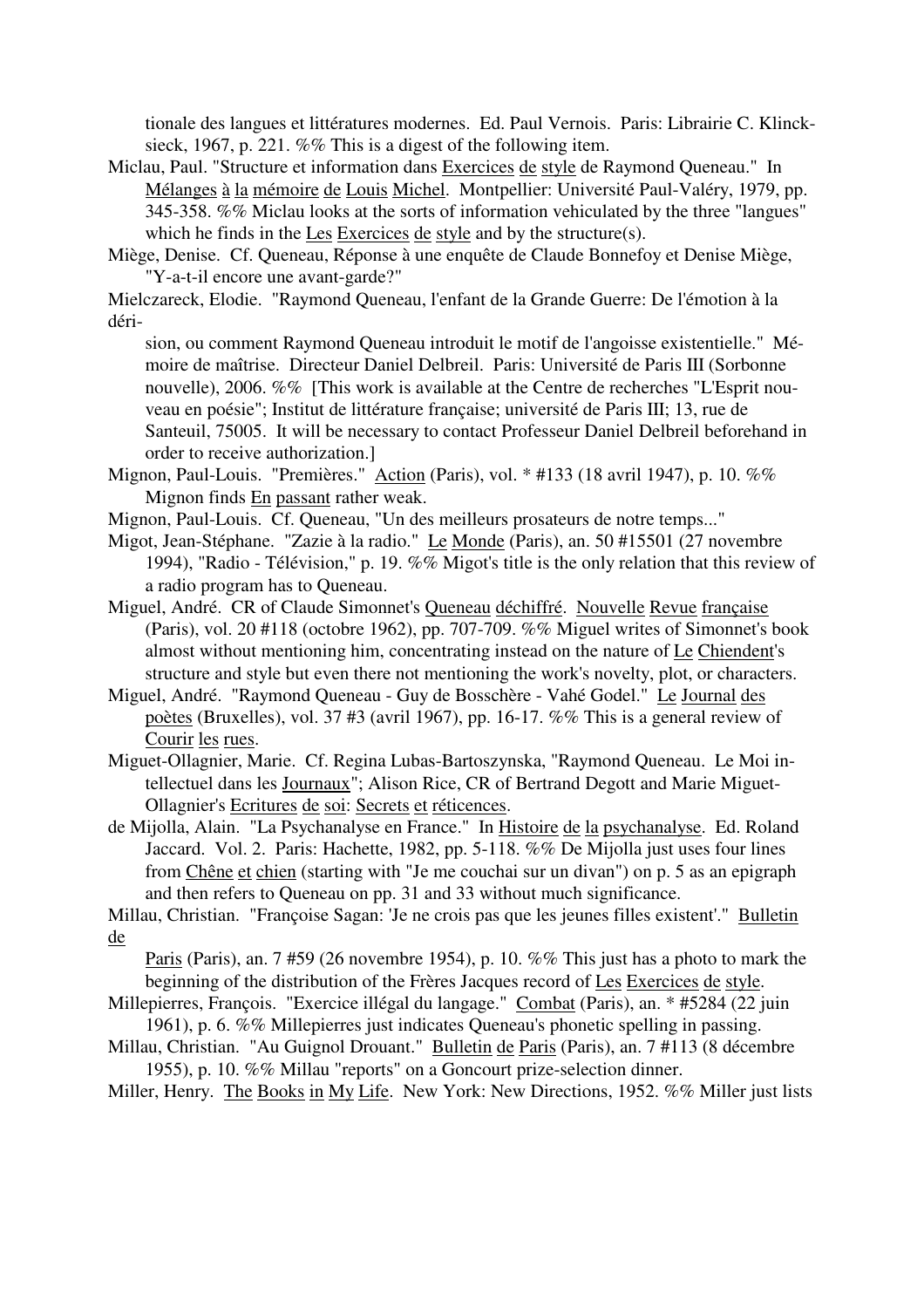Queneau's name in an appendix (p. 322) among "Friends Who Supplied Me With Books."

- Miller, Henry. "Chantre de Pédonzigue, M. Rabiniaux, curieux romancier, se révèle plus proche de Dubout que de Rabelais." Carrefour (Paris), an. 8 #339 (13 mars 1951), p. 9. %% Miller gives a long description and review of L'Honneur de Pédonzigue, and a very favorable one at that.
- Miller, Jeffrey. "Playing a Head Game with Legal Headnotes." The Lawyers Weekly (Scarborough, Ontario), vol. 11 #39 (21 february 1992), p. 3. %% Miller writes about a fictional friend who was a little too imaginative in writing headnotes, what might be considered the abstract of a case written after the decision has been handed down. Miller includes what might serve as a headnote for the situation described in Les Exercices de style...
- Miller, Richard. Cf. Brassaï, The Secret Paris of the 30s.
- Mills, Hugh. Cf. Queneau and Hugh Mills, Dialogue for Monsieur Ripois, a film by René Clément; François Truffaut, "Monsieur Ripois sans le Némésis."
- Milner, Judith. "Langage et langue --- ou: De quoi rient les locuteurs?" Change (Paris), vol. \* #29 (décembre 1976), pp. 185-198. %% Milner merely has the citation of "hormosessuel" from Zazie dans le métro on p. 187.
- Mina, Javier. "De la U al Po." In Sobre literatura potencial. Actos del encuentro sobre literatura potencial, Vitoria, del 2 al 6 de diciembre de 1985. Ed. Antonio Altarriba. Vitoria: Universidad del país vasco, 1987, pp. 13-48. %% Mina considers the literary/rhetorical/ critical history of the 60's and 70's in order to show where the Oulipo came from or in what context it appeared.
- Minder, Robert. "Une Scandaleuse Histoire de la littérature allemande." L'Allemagne d'aujourd'hui (Paris), vol. \* #2 (mars-avril 1957), pp. 46-47. %% Cf. Robert Minder, "Etrange Déformation de la littérature allemande," which is a shorter version.
- Miner, Ward L. Cf. Thelma M. Smith and Ward L. Miner, Transatlantic Migration. The Contemporary American Novel in France.
- Minet, Pierre. "'Une Trouille verte' par Raymond Queneau." Paru (Paris / Monaco), vol. \* #36

(novembre 1947), p. 33. %% Minet says "Raymond Queneau joue d'un humour très étudié où le sarcasme, une certaine laideur hilare et flasque et quelque chose de frivole dans le récit font souvent place à une poésie touchante et féerique, assez comparable à celle des clowns."

- Mingelgrün, A. Cf. Yves Vanpeteghem, "Temps, formes et point de vue chez Raymond Queneau à partir de Morale élémentaire."
- Minguet, Philippe. Cf. Jacques Dubois, Francis Edeline, Jean-Marie Klinkenberg, Philippe Minguet, François Pire, and Hadelin Trinon, A General Rhetoric and Rhétorique générale.
- Minogue, Valerie. "Roquentin's Self-conscious Narrative: La Nausée and the 'nouveau roman'." Forum for Modern Language Studies (St. Andrews, Scotland), vol. 23 #3 (july 1981), pp. 230-244. %% Minogue just makes a mention (p. 241) of Queneau's Chiendent as possibly the first "nouveau roman."
- Mioni, Alberto M. Cf. Davide Bregolin, "Problemi sociolinguisitici e stilistici degli Exercices de style di Raymond Queneau e della loro traduzione italiana (Umberto Eco)."

Mir, Marie-Claire. "La Création dérobée." Amis de Valentin Brû #38-39 (juin 2005), pp. 75-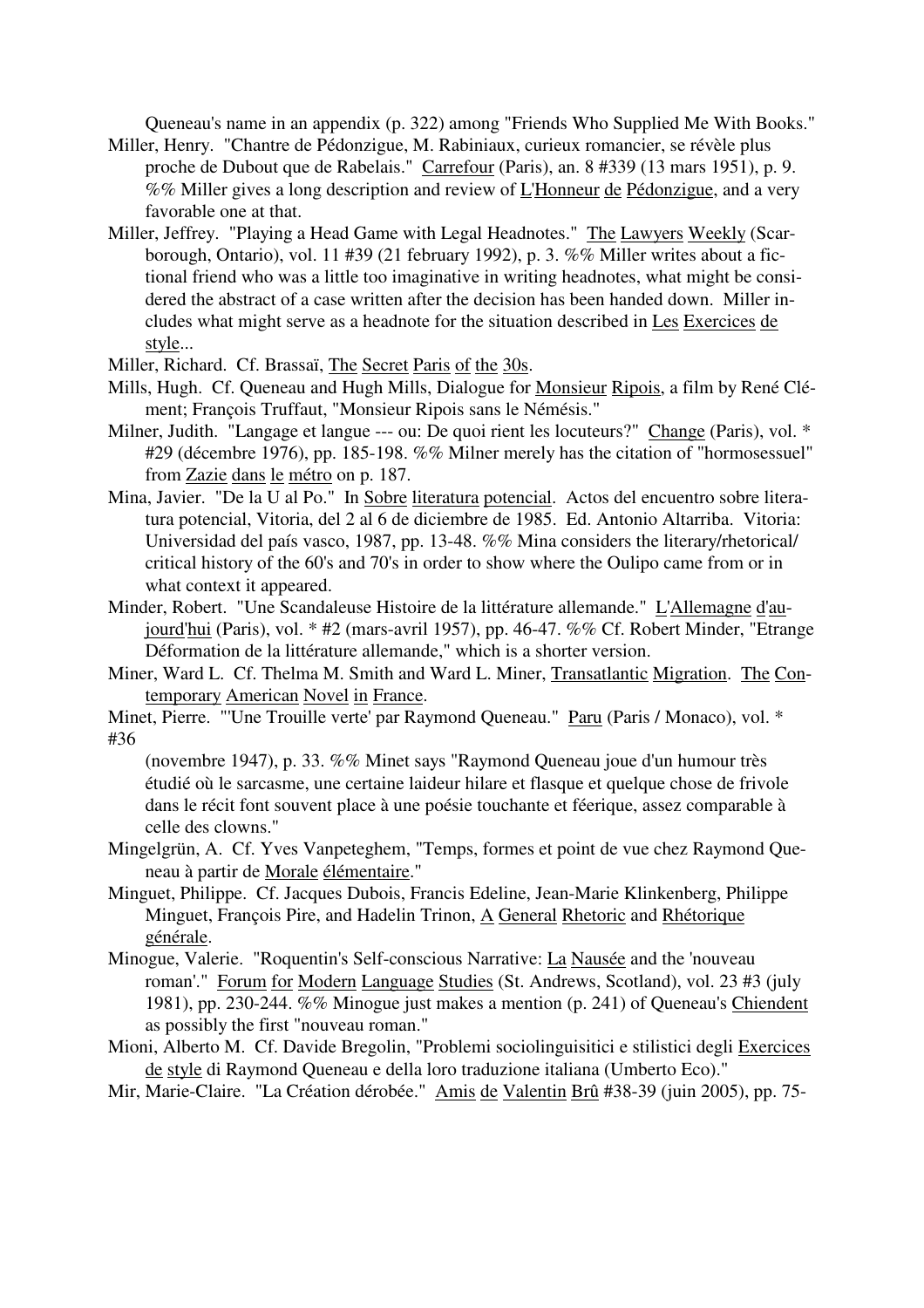94. %% Mir's subtitle, "Tentative d'analyse de la résolution du conflit entre la lecture et l'écriture chez Raymond Queneau," summarizes the scope of her article but cannot do justice to the depth of her thought. Quite interesting.

- Mir-Steichen, Marie-Claire. "L'Espace au féminin." Cahiers Raymond Queneau #17-19 (juin 1991), pp. 163-181. %% Mir-Steichen treats of the feminine in Queneau's novels and, to a far lesser degree, in his poetry.
- Mir-Steichen, Marie-Claire. "Iné-dits de l'amour." Temps mêlés #150 + 57/60 (automne 1993), pp. 106-124. %% Mir-Steichen considers a group of Queneau's unpublished poems which Claude Debon had included in the Oeuvres complètes, pp. 782-787.

Mir-Steichen, Marie-Claire. "Lecture du pôle féminin dans les romans de Raymond Queneau."

Thèse de doctorat. Directeur Michel Picard. Reims: Université de Reims, 1989. %% Mir-Steichen is not looking at feminism here but rather at the feminine as a function of the text in various Queneau novels: her conclusion points to a "différence indifférente."

- Mirante, Sarah. "Le Pari(s) de Queneau: A travers la chronique (1936-1938) de Raymond Queneau 'Connaissez-vous Paris?' Décryptage, argumentation, rapport à l'écrivain et à son oeuvre." Mémoire de maîtrise. Directeur M. Godard. Paris: Université de Paris VII (Jussieu), 1987. %% Mirante reproduces a number of noteworthy documents and manuscripts not otherwise available and does an interesting analysis/synthesis on that foundation.
- Miraux, Jean-Phillipe. Loin de Rueil: Raymond Queneau. Collection "Bibliothèque Gallimard," #40. Paris: Gallimard, 1999. %% This volume includes the entire text of the novel as well as some very general ideas on Queneau and his work as well as some equally general and standard ideas on this particular novel. This would be good only for someone who does not know Queneau and needs to learn something quickly: the students in "termi-nale" that this series is marketed for.
- Miró, Joan. "Im autobus." Trans. Ursula von Wiese. In the theater program for the 1966/ 1967 season of the "Komödie" in Basel. Ed. Siegfried Kienzle. P. 4.
- Mirolyabova, Anastasia. Cf. Queneau, "Skazk na vash vkus." [[\_. \_\_\_\_\_\_\_\_\_\_\_]]
- Mistler, Jean. "Humour quand tu nous tiens." L'Aurore (Paris), an. 18 #4485 (10 février 1959), p. 9. %% Mistler gives a rather average review of the recently-appeared Zazie dans le métro.
- Mithois, Marcel. "Chez Monique Sallebat. Zazie reçoit le tout-Paris." Jours de France (Paris),
	- vol. \* #254 (26 septembre 1959), p. 50. %% Mithois concentrates on Monique Sallebat and only mentions Zazie as the name of a new line of dresses. Queneau was present at the showing of the line, autographing copies of the novel. Cf. Anonymous, "A faire rêver Zazie," "Ces 3 Jolies Filles ont présenté le style 'Zazie dans le métro'," "Le Plan secret de l'opération 'Zazie'," "La Robe Zazie en faille écossaise: Désinvolte," "Le Style Zazie?"; Jean Fayard, "Gézétéchézazi"; Renée Willy, "Pariscope - actualités."
- Mitterand, Henri. La Littérature française du XX<sup>ième</sup> siècle. Paris: Nathan, 1996. %% Mitterand only mentions Queneau on pp. 51-52, 83, and 110 but gives him a bit more place on pp. 65-66.

Miwa, Hidehiko. Cf. Queneau, Ummeiteki Shunkan.

Miyagawa, Akiko. Cf. Queneau, Odiru.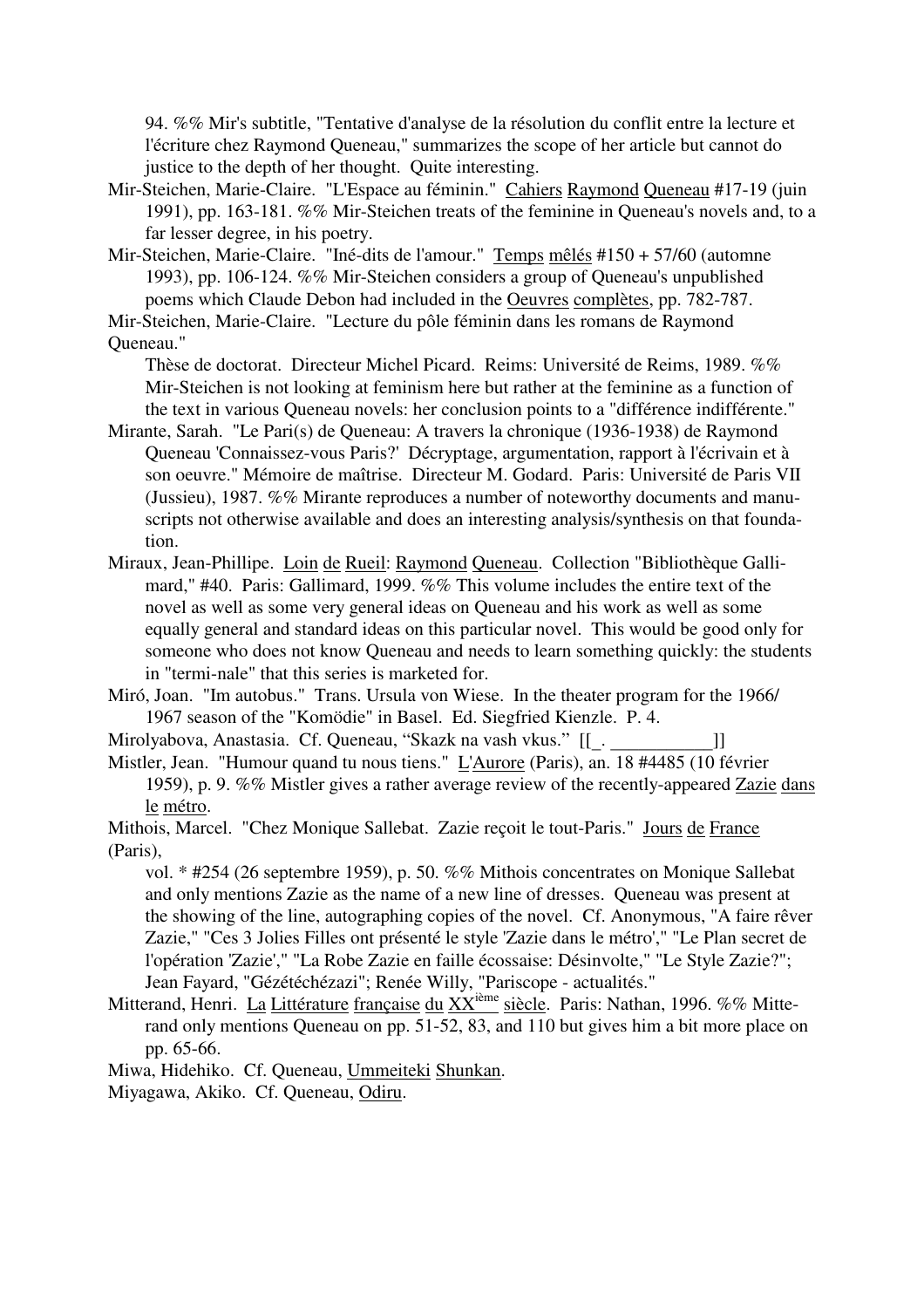Mizio, François. "Littéraciels." Libération (Paris), an. \* #5248 (3 avril 1998), "Multimédia,"

p.

iii. %% Mizio's article is only one of a number of very short pieces on the first three pages of this section which consider the Oulipo, computer-generated texts, interactive compact disks, and especially a CD dedicated to Queneau. Cf.

- Mizio, Francis. "Queneau interdit de Web." Libération (Paris), an. \* #4990 (6 juin 1997), "Multimedia," p. iii. %% Mizio describes the results of the second case prosecuted by Jean-Marie Queneau against individuals who published his father's works on line. This case concerned Cent Mille Milliards de poèmes, while the first was in regard to Les Exercices de style.
- Mizio, Francis. "Zazie dans la navigation poétique totale." Libération (Paris), an. \* #4504 (10 novembre 1995), "Multimédia," p. v. %% Mizio presents a website based on a single sonnet from the Cent Mille Milliards de poèmes: Georges Malamoud, creator of that site, found an appropriate web link for each word in that poem.
- Mocky, Jean-Pierre. "Mes dates clés." Libération (Paris), an. \* #6986 (29 octobre 2003), "Cinéma," p. vi. %% Mocky considers meeting Queneau and Aymé in 1961 to be one of the critical events of his life.
- Mocky, Jean-Pierre. Cf. Jean-Paul Deplus, "Rendez-vous en noir"; Dominique Dhombres, "Hélas, hélas, fatalitas!"; Michel Lécureur, Raymond Queneau, pp. 487 and 490-491, as well as the "Un Couple" subject entry.
- Moder, Ulrike Ursula. "Normproblematik und Raymond Queneau." Doctoral dissertation. Wien: Universität Wien, 1977. %% Moder considers Queneau's dealings with various literary norms.
- Modiano, Nicole. Cf. Paul Fournel, "Morales élémentaires."
- Modiano, Patrick. Ephéméride. Le Monde (Paris), an. 57 #17751 (30 juin 2001), Gallimard insert. %% Modiano presents brief scenes from his life, mainly involving his father and/or tied to various streets. Queneau comes into view on pp. 11-12. Cf. Astrid Bouygues and Bertrand Tassou, "Souvenirs à la pelle"; Modiano, Un Pedigree.
- Modiano, Patrick. Un Pedigree. Paris: Gallimard, 2005. %% The passage on pp. 108-109 concerning Queneau is about 95% identical to pp. 11-12 from his Ephéméride.
- Modiano, Patrick. Cf. Pierre Assouline, "Modiano, lieux de rencontre"; Lucien d'Azay, Nouveaux Exercices de style; Jean Caillens, "Le Goncourt à Raymond Queneau"; Jean Cau, "Patrick Modiano marié, un enfant et un livret de famille de 180 pages"; Dominique Dhombres, "Malraux et Pivot"; Jacques Jaubert, "Félicien Marceau, prix Goncourt; Max Olivier-Lacamp, prix Renaudot"; Queneau, Cher Monsieur-Jean-Marie-mon fils: Lettres 1938-1971, p. 272; Anne-Isabelle Queneau, ed., Album Raymond Queneau, p. 253.
- Moeglin-Delcroix, Anne. Cf. Jean Hélion, Journal d'un peintre.
- Mogridge, Basil. Cf. Ludwig Harig, "Sur le principe de la traduction des textes de Raymond Queneau."
- Möhren, Frankwalt. Cf. Marc Wilmet, "Le NE dit explétif: Essai de définition."
- Mohrt, Michel. "Une Cousine victorienne de Queneau." Le Figaro littéraire (Paris), an. \* #1059 (4 août 1966), p. 5. %% This presents several works by Iris Murdoch.
- Mohrt, Michel. "Un Dimanche d'avant guerre." Carrefour (Paris), an. \* #1166 (18 janvier 1967), p. 21. %% Mohrt very much likes certain qualities of the Le Dimanche de la vie film.